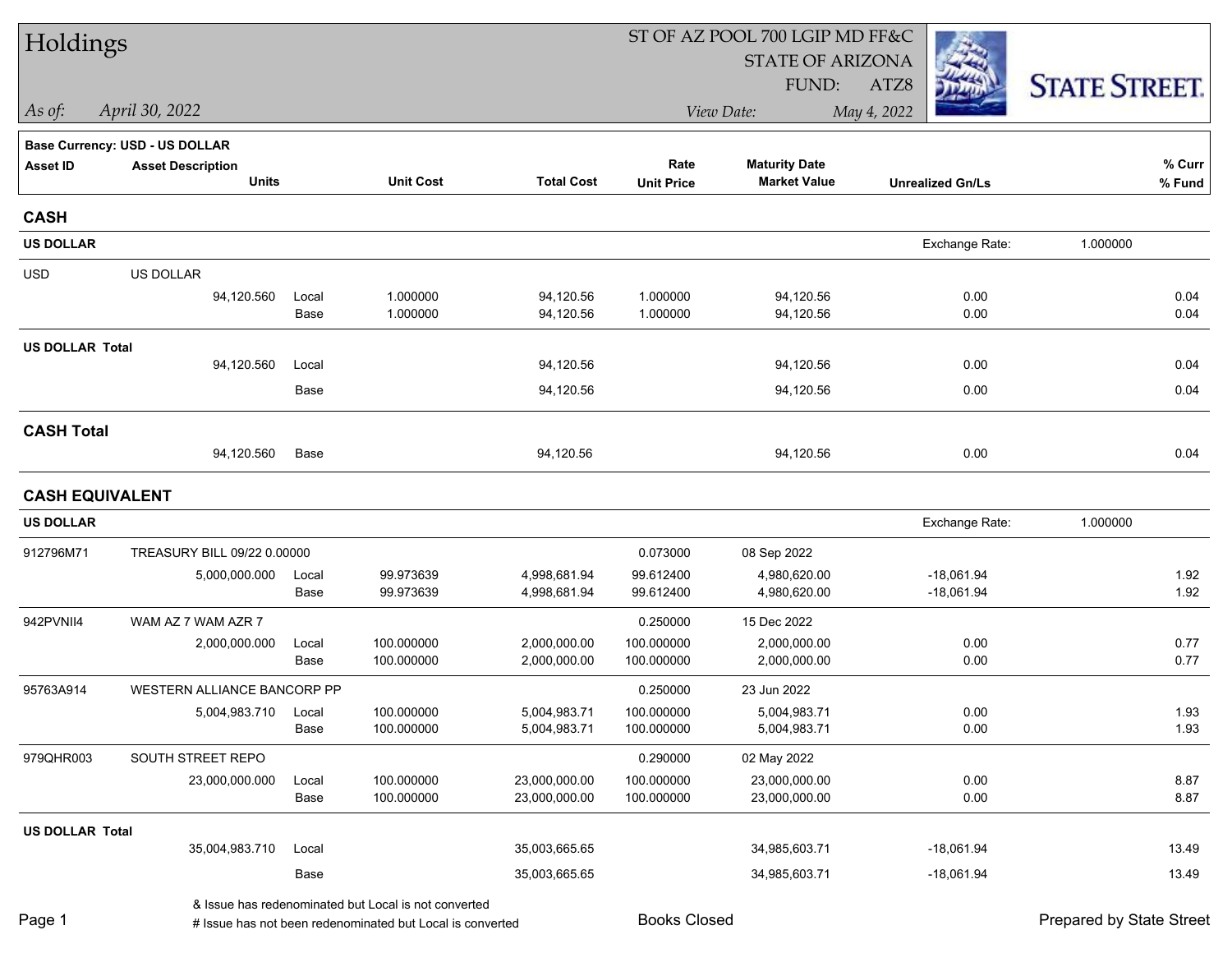| Holdings                     |                                           |               |                          |                          |                        | ST OF AZ POOL 700 LGIP MD FF&C |                              |                      |
|------------------------------|-------------------------------------------|---------------|--------------------------|--------------------------|------------------------|--------------------------------|------------------------------|----------------------|
|                              |                                           |               |                          |                          |                        | <b>STATE OF ARIZONA</b>        |                              |                      |
|                              |                                           |               |                          |                          |                        | <b>FUND:</b>                   | ATZ8                         | <b>STATE STREET.</b> |
| As of:                       | April 30, 2022                            |               |                          |                          |                        | View Date:                     | May 4, 2022                  |                      |
|                              | Base Currency: USD - US DOLLAR            |               |                          |                          |                        |                                |                              |                      |
| Asset ID                     | <b>Asset Description</b>                  |               |                          |                          | Rate                   | <b>Maturity Date</b>           |                              | % Curr               |
|                              | <b>Units</b>                              |               | <b>Unit Cost</b>         | <b>Total Cost</b>        | <b>Unit Price</b>      | <b>Market Value</b>            | <b>Unrealized Gn/Ls</b>      | % Fund               |
| <b>CASH EQUIVALENT Total</b> |                                           |               |                          |                          |                        |                                |                              |                      |
|                              | 35,004,983.710                            | Base          |                          | 35,003,665.65            |                        | 34,985,603.71                  | $-18,061.94$                 | 13.49                |
| <b>FIXED INCOME</b>          |                                           |               |                          |                          |                        |                                |                              |                      |
| <b>US DOLLAR</b>             |                                           |               |                          |                          |                        |                                | Exchange Rate:               | 1.000000             |
| 36178GHQ0                    | GNMA POOL AA8339 GN 08/27 FIXED 3         |               |                          |                          | 3.000000               | 15 Aug 2027                    |                              |                      |
|                              | 481,736.550                               | Local         | 102.453777               | 493,557.29               | 98.546478              | 474,734.40                     | $-18,822.89$                 | 0.18                 |
| Original Face:               | 5,000,000.000                             | Base          | 102.453777               | 493,557.29               | 98.546478              | 474,734.40                     | $-18,822.89$                 | 0.18                 |
| 36179MAF7                    | GNMA II POOL MA0006 G2 04/27 FIXED 2.5    |               |                          |                          | 2.500000               | 20 Apr 2027                    |                              |                      |
| Original Face:               | 377,772.500<br>4.372.786.000              | Local<br>Base | 101.861252<br>101.861252 | 384,803.80<br>384,803.80 | 97.414816<br>97.414816 | 368,006.39<br>368,006.39       | $-16,797.41$<br>$-16,797.41$ | 0.14<br>0.14         |
|                              |                                           |               |                          |                          |                        |                                |                              |                      |
| 36179MCH1                    | GNMA II POOL MA0072 G2 05/27 FIXED 2.5    |               |                          |                          | 2.500000               | 20 May 2027                    |                              |                      |
| Original Face:               | 468,457.150<br>5,000,000.000              | Local<br>Base | 101.644558<br>101.644558 | 476,161.20<br>476,161.20 | 97.414633<br>97.414633 | 456,345.81<br>456,345.81       | $-19,815.39$<br>$-19,815.39$ | 0.18<br>0.18         |
|                              |                                           |               |                          |                          |                        |                                |                              |                      |
| 36179MGP9                    | GNMA II POOL MA0206 G2 07/27 FIXED 3.5    |               |                          |                          | 3.500000               | 20 Jul 2027                    |                              |                      |
|                              | 295,967.080<br>4,169,641.000              | Local<br>Base | 102.700902<br>102.700902 | 303,960.86               | 100.359390             | 297,030.76<br>297,030.76       | $-6,930.10$                  | 0.11<br>0.11         |
| Original Face:               |                                           |               |                          | 303,960.86               | 100.359390             |                                | $-6,930.10$                  |                      |
| 36179NDH8                    | GNMA II POOL MA1004 G2 05/43 FIXED 3      |               |                          |                          | 3.000000               | 20 May 2043                    |                              |                      |
|                              | 204,735.980                               | Local         | 101.066603               | 206,919.70               | 95.171172              | 194,849.63                     | $-12,070.07$                 | 0.08                 |
| Original Face:               | 2,000,000.000                             | Base          | 101.066603               | 206,919.70               | 95.171172              | 194,849.63                     | $-12,070.07$                 | 0.08                 |
| 36202F3T1                    | GNMA II POOL 005310 G2 02/27 FIXED 3.5    |               |                          |                          | 3.500000               | 20 Feb 2027                    |                              |                      |
|                              | 123,469.330                               | Local         | 101.756258               | 125.637.77               | 98.415698              | 121,513.20                     | $-4,124.57$                  | 0.05                 |
| Original Face:               | 2,910,888.000                             | Base          | 101.756258               | 125,637.77               | 98.415698              | 121,513.20                     | $-4,124.57$                  | 0.05                 |
| 36225E3Y6                    | GNMA II POOL 082614 G2 09/40 FLOATING VAR |               |                          |                          | 1.625000               | 20 Sep 2040                    |                              |                      |
|                              | 389,012.460                               | Local         | 102.822748               | 399,993.30               | 101.755915             | 395,843.19                     | $-4,150.11$                  | 0.15                 |
| Original Face:               | 9,450,000.000                             | Base          | 102.822748               | 399,993.30               | 101.755915             | 395,843.19                     | $-4,150.11$                  | 0.15                 |
| 3622A2EM0                    | GNMA POOL 783740 GN 12/27 FIXED 2.5       |               |                          |                          | 2.500000               | 15 Dec 2027                    |                              |                      |
|                              | 253,020.870                               | Local         | 100.847930               | 255,166.31               | 96.514976              | 244,203.03                     | $-10,963.28$                 | 0.09                 |
| Original Face:               | 2,500,000.000                             | Base          | 100.847930               | 255,166.31               | 96.514976              | 244,203.03                     | $-10,963.28$                 | 0.09                 |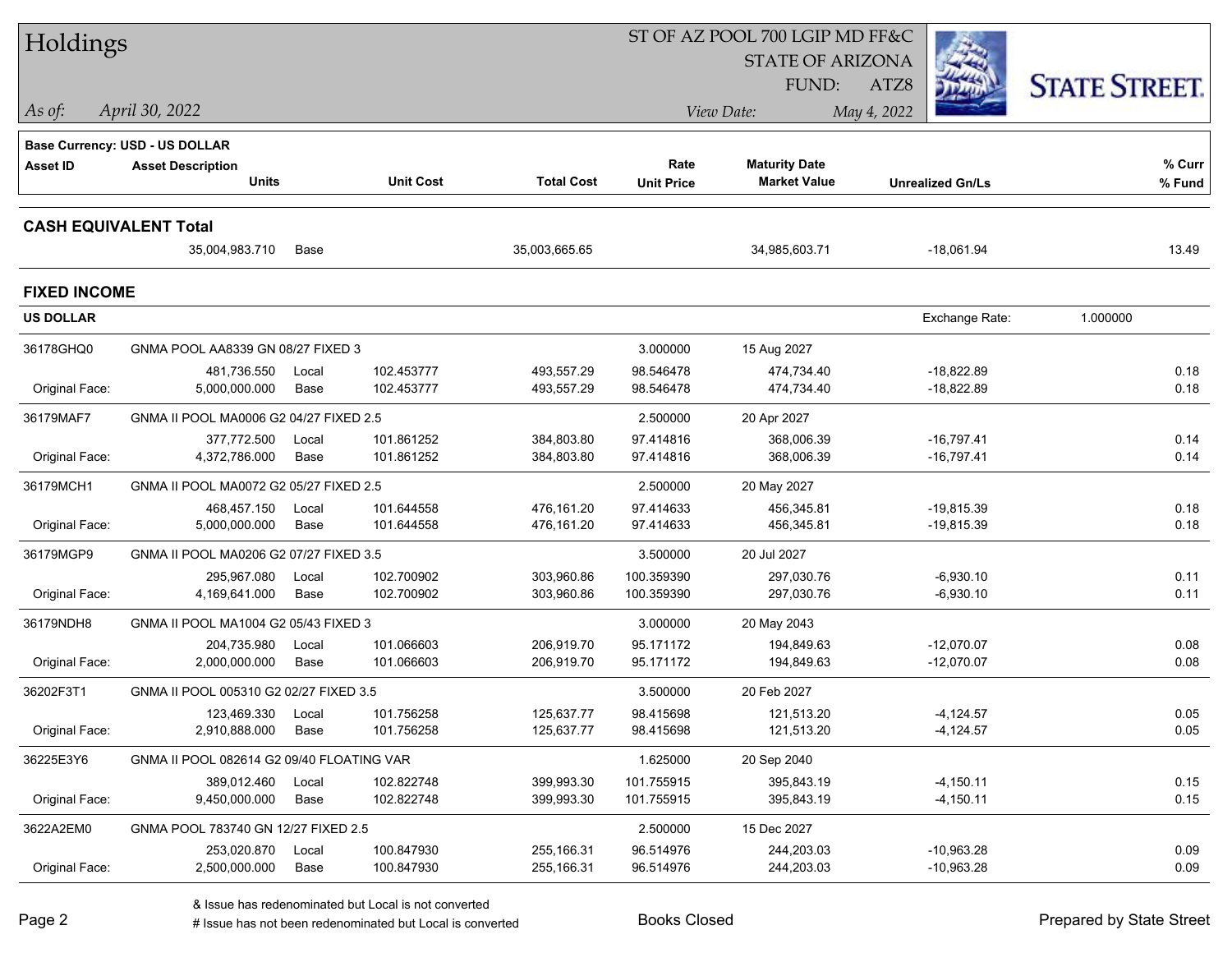| Holdings |
|----------|
|          |

### ST OF AZ POOL 700 LGIP MD FF&C

STATE OF ARIZONA

FUND:

**Maturity Date**



**% Fund**

**% Curr**

*April 30, 2022 As of: View Date: May 4, 2022*

**Base Currency: USD - US DOLLAR**

ATZ8

| 3622A2F31      | GNMA II POOL 783786 G2 06/28 FIXED 2.5 |                                                |            | 2.500000   | 20 Jun 2028 |             |      |
|----------------|----------------------------------------|------------------------------------------------|------------|------------|-------------|-------------|------|
|                | 184,727.800                            | 100.827872<br>Local                            | 186,257.11 | 97.418484  | 179,959.02  | $-6,298.09$ | 0.07 |
| Original Face: | 1,500,000.000                          | 100.827872<br>Base                             | 186,257.11 | 97.418484  | 179,959.02  | $-6,298.09$ | 0.07 |
| 36230M3Y1      | GNMA POOL 753515 GN 11/40 FIXED 4      |                                                |            | 4.000000   | 15 Nov 2040 |             |      |
|                | 332.553.420                            | 104.947082<br>Local                            | 349,005.11 | 103.826750 | 345,279.41  | $-3,725.70$ | 0.13 |
| Original Face: | 5,872,458.000                          | Base<br>104.947082                             | 349,005.11 | 103.826750 | 345,279.41  | $-3,725.70$ | 0.13 |
| 36241KZ76      | GNMA POOL 782566 GN 02/24 FIXED 5.5    |                                                |            | 5.500000   | 15 Feb 2024 |             |      |
|                | 5,724.660                              | 100.956214<br>Local                            | 5,779.40   | 101.813142 | 5,828.46    | 49.06       | 0.00 |
| Original Face: | 1,000,000.000                          | Base<br>100.956214                             | 5,779.40   | 101.813142 | 5,828.46    | 49.06       | 0.00 |
| 36290TK65      | GNMA POOL 616917 GN 12/35 FIXED 5      |                                                |            | 5.000000   | 15 Dec 2035 |             |      |
|                | 23,678.000                             | 104.119225<br>Local                            | 24,653.35  | 104.379561 | 24,714.99   | 61.64       | 0.01 |
| Original Face: | 1,000,000.000                          | Base<br>104.119225                             | 24,653.35  | 104.379561 | 24,714.99   | 61.64       | 0.01 |
| 36294XCP9      | GNMA POOL 662578 GN 09/22 FIXED 5      |                                                |            | 5.000000   | 15 Sep 2022 |             |      |
|                | 37.840                                 | 100.211416<br>Local                            | 37.92      | 100.390614 | 37.99       | 0.07        | 0.00 |
| Original Face: | 25,000.000                             | Base<br>100.211416                             | 37.92      | 100.390614 | 37.99       | 0.07        | 0.00 |
| 36297KGS4      | GNMA POOL 714009 GN 10/39 FIXED 5      |                                                |            | 5.000000   | 15 Oct 2039 |             |      |
|                | 47,564.980                             | 102.928793<br>Local                            | 48,958.06  | 106.693515 | 50,748.75   | 1,790.69    | 0.02 |
| Original Face: | 2,000,000.000                          | 102.928793<br>Base                             | 48,958.06  | 106.693515 | 50,748.75   | 1,790.69    | 0.02 |
| 38375UAN0      |                                        | GOVERNMENT NATIONAL MORTGAGE A GNR 2013 H21 FB |            | 0.942430   | 20 Sep 2063 |             |      |
|                | 535,286.650                            | 100.412394<br>Local                            | 537,494.14 | 99.931250  | 534,918.64  | $-2,575.50$ | 0.21 |
| Original Face: | 1,500,000.000                          | Base<br>100.412394                             | 537,494.14 | 99.931250  | 534,918.64  | $-2,575.50$ | 0.21 |
| 38375UDJ6      |                                        | GOVERNMENT NATIONAL MORTGAGE A GNR 2014 H04 FB |            | 0.892430   | 20 Feb 2064 |             |      |
|                | 616,709.910                            | 100.363800<br>Local                            | 618,953.50 | 99.863880  | 615,870.44  | $-3,083.06$ | 0.24 |
| Original Face: | 1,530,000.000                          | Base<br>100.363800                             | 618,953.50 | 99.863880  | 615,870.44  | $-3,083.06$ | 0.24 |
| 38376R4Z6      |                                        | GOVERNMENT NATIONAL MORTGAGE A GNR 2017 H14 FB |            | 1.031130   | 20 Jun 2067 |             |      |

**Units Unit Cost Total Cost Unit Price Market Value Unrealized Gn/Ls**

& Issue has redenominated but Local is not converted

**Asset ID Asset Description Rate**

# Issue has not been redenominated but Local is converted Books Closed Prepared by State Street

38377YWD8 GOVERNMENT NATIONAL MORTGAGE A GNR 2011 140 PC 2.000000 16 Aug 2039

710,478.800 Local 101.957629 724,387.34 100.120530 711,335.14 13,052.20 0.27

74,324.220 Local 100.941752 75,024.17 100.191490 74,466.54 557.63 0.03

Original Face: 1,200,000.000 Base 101.957629 724,387.34 100.120530 711,335.14 -13,052.20 0.27

Original Face: 2,720,000.000 Base 100.941752 75,024.17 100.191490 74,466.54 -557.63 0.03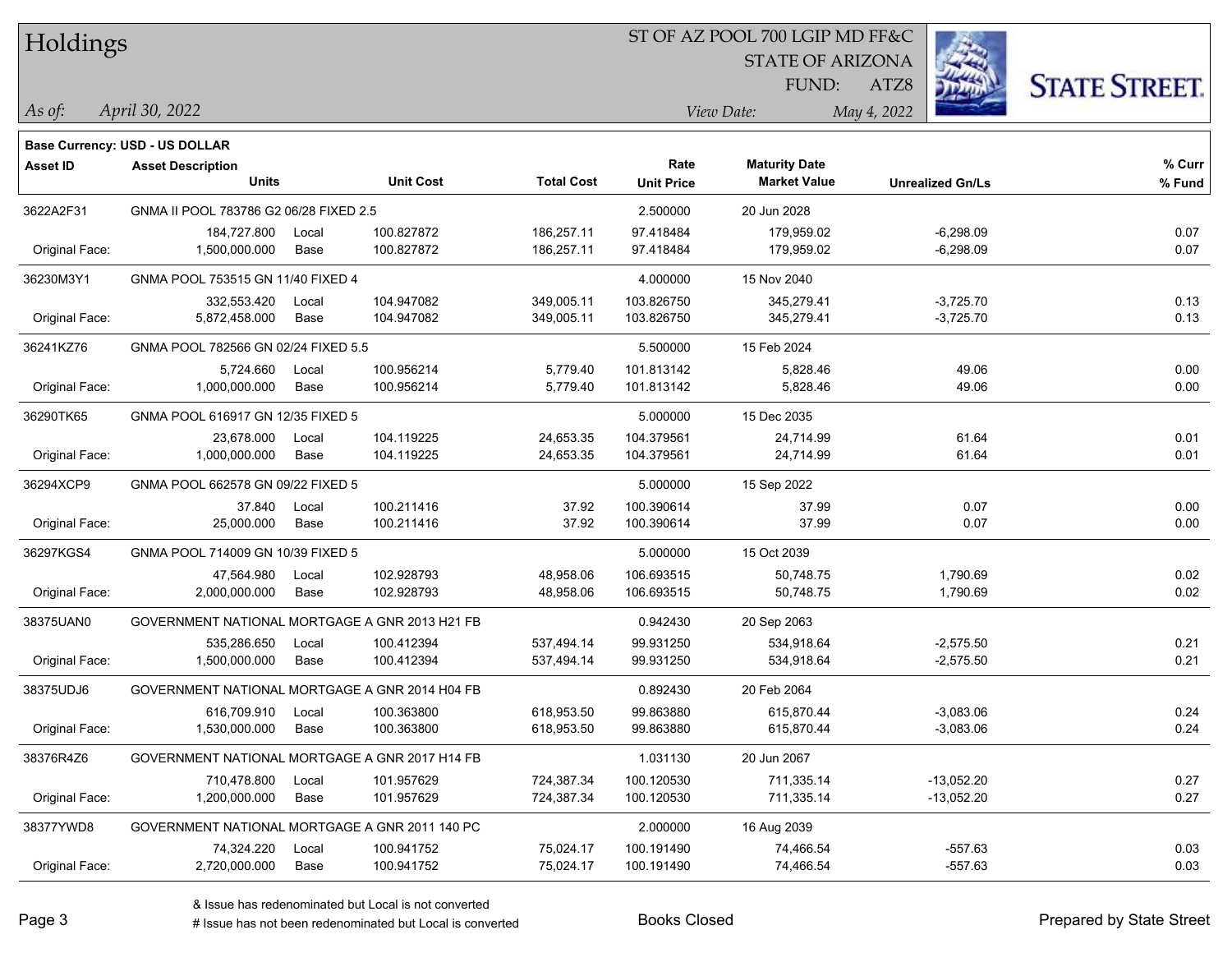Holdings

### ST OF AZ POOL 700 LGIP MD FF&C

STATE OF ARIZONA

FUND:

**Maturity Date**



**% Curr**

*April 30, 2022 As of: View Date: May 4, 2022*

**Base Currency: USD - US DOLLAR**

ATZ8

|                | <b>Units</b>                                   |       | <b>Unit Cost</b> | <b>Total Cost</b> | <b>Unit Price</b> | <b>Market Value</b> | <b>Unrealized Gn/Ls</b> | % Fund |
|----------------|------------------------------------------------|-------|------------------|-------------------|-------------------|---------------------|-------------------------|--------|
| 38378H4K9      | GOVERNMENT NATIONAL MORTGAGE A GNR 2012 124 KB |       |                  |                   | 2.000000          | 20 Jul 2042         |                         |        |
|                | 1,014,757.770                                  | Local | 101.908252       | 1,034,121.91      | 96.159030         | 975,781.23          | $-58,340.68$            | 0.38   |
| Original Face: | 4,400,000.000                                  | Base  | 101.908252       | 1,034,121.91      | 96.159030         | 975,781.23          | $-58,340.68$            | 0.38   |
| 38378KBF5      | GOVERNMENT NATIONAL MORTGAGE A GNR 2013 30 A   |       |                  |                   | 1.500000          | 16 May 2042         |                         |        |
|                | 322.278.000                                    | Local | 99.406633        | 320,365.71        | 99.424420         | 320,423.03          | 57.32                   | 0.12   |
| Original Face: | 3,000,000.000                                  | Base  | 99.406633        | 320,365.71        | 99.424420         | 320,423.03          | 57.32                   | 0.12   |
| 38378KRR2      | GOVERNMENT NATIONAL MORTGAGE A GNR 2013 78 AF  |       |                  |                   | 2.426180          | 16 Mar 2048         |                         |        |
|                | 155,712.340                                    | Local | 100.566609       | 156,594.62        | 96.636200         | 150,474.49          | $-6,120.13$             | 0.06   |
| Original Face: | 1,000,000.000                                  | Base  | 100.566609       | 156,594.62        | 96.636200         | 150,474.49          | $-6,120.13$             | 0.06   |
| 38378XEW7      | GOVERNMENT NATIONAL MORTGAGE A GNR 2014 101 AD |       |                  |                   | 3.000000          | 16 Jul 2050         |                         |        |
|                | 73,751.360                                     | Local | 101.217333       | 74,649.16         | 98.646670         | 72,753.26           | $-1,895.90$             | 0.03   |
| Original Face: | 1,000,000.000                                  | Base  | 101.217333       | 74,649.16         | 98.646670         | 72,753.26           | $-1,895.90$             | 0.03   |
| 38378XJS1      | GOVERNMENT NATIONAL MORTGAGE A GNR 2014 124 AC |       |                  |                   | 2.154000          | 16 May 2054         |                         |        |
|                | 0.010                                          | Local | 100.000000       | 0.01              | 99.903920         | 0.01                | 0.00                    | 0.00   |
|                |                                                | Base  | 100.000000       | 0.01              | 99.903920         | 0.01                | 0.00                    | 0.00   |
| 38378XJV4      | GOVERNMENT NATIONAL MORTGAGE A GNR 2014 124 AJ |       |                  |                   | 3.028000          | 16 Aug 2052         |                         |        |
|                | 237,238.050                                    | Local | 100.683971       | 238,860.69        | 95.792660         | 227,256.64          | $-11,604.05$            | 0.09   |
| Original Face: | 1,000,000.000                                  | Base  | 100.683971       | 238,860.69        | 95.792660         | 227,256.64          | $-11,604.05$            | 0.09   |
| 38378XLY5      | GOVERNMENT NATIONAL MORTGAGE A GNR 2014 120 AD |       |                  |                   | 2.850000          | 16 Feb 2049         |                         |        |
|                | 124,416.130                                    | Local | 100.765496       | 125,368.53        | 97.741200         | 121,605.82          | $-3,762.71$             | 0.05   |
| Original Face: | 1,000,000.000                                  | Base  | 100.765496       | 125,368.53        | 97.741200         | 121,605.82          | $-3,762.71$             | 0.05   |
| 38379RAN3      | GOVERNMENT NATIONAL MORTGAGE A GNR 2015 181 AB |       |                  |                   | 2.600000          | 16 Dec 2049         |                         |        |
|                | 681.660                                        | Local | 100.842062       | 687.40            | 99.915560         | 681.08              | $-6.32$                 | 0.00   |
| Original Face: | 1,000,000.000                                  | Base  | 100.842062       | 687.40            | 99.915560         | 681.08              | $-6.32$                 | 0.00   |
| 38379RMD2      | GOVERNMENT NATIONAL MORTGAGE A GNR 2017 23 AC  |       |                  |                   | 2.300000          | 16 Mar 2057         |                         |        |
|                | 0.030                                          | Local | 300.000000       | 0.09              | 97.438960         | 0.03                | $-0.06$                 | 0.00   |
|                |                                                | Base  | 300.000000       | 0.09              | 97.438960         | 0.03                | $-0.06$                 | 0.00   |
| 38380L5J8      | GOVERNMENT NATIONAL MORTGAGE A GNR 2020 H05 DA |       |                  |                   | 1.625000          | 20 Jan 2070         |                         |        |
|                | 2,200,916.600                                  | Local | 100.793390       | 2,218,378.45      | 97.389739         | 2,143,466.93        | $-74,911.52$            | 0.83   |
| Original Face: | 4,000,000.000                                  | Base  | 100.793390       | 2,218,378.45      | 97.389739         | 2,143,466.93        | $-74,911.52$            | 0.83   |

**Asset ID Asset Description Rate**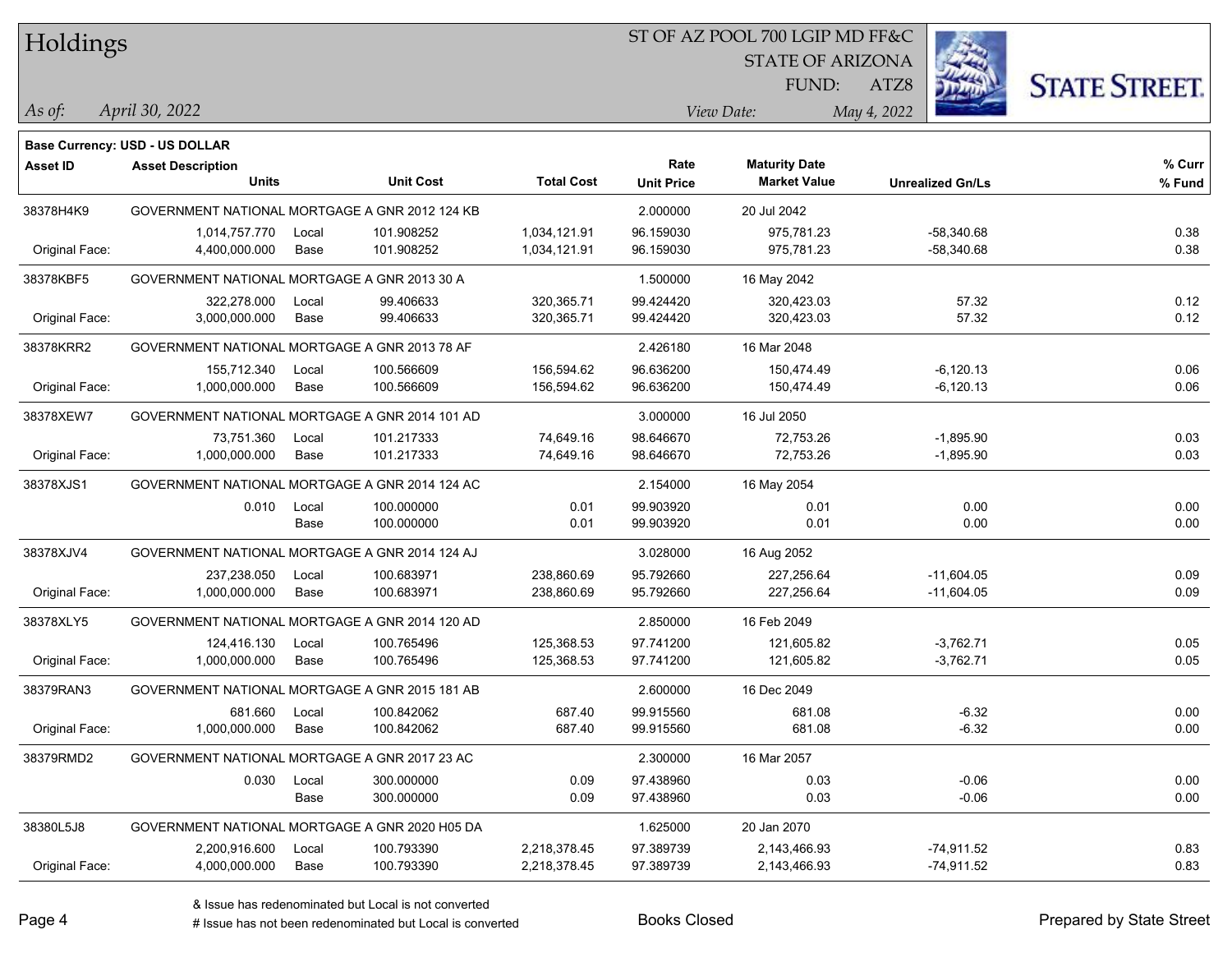Holdings

### ST OF AZ POOL 700 LGIP MD FF&C

STATE OF ARIZONA

FUND:



*April 30, 2022 As of: View Date: May 4, 2022*

**Base Currency: USD - US DOLLAR**

ATZ8

| Asset ID       | <b>Asset Description</b>                        |                  |                   | Rate              | <b>Maturity Date</b> |                         | % Curr |
|----------------|-------------------------------------------------|------------------|-------------------|-------------------|----------------------|-------------------------|--------|
|                | <b>Units</b>                                    | <b>Unit Cost</b> | <b>Total Cost</b> | <b>Unit Price</b> | <b>Market Value</b>  | <b>Unrealized Gn/Ls</b> | % Fund |
| 38380LD26      | GOVERNMENT NATIONAL MORTGAGE A GNR 2019 H15 GA  |                  |                   | 2.250000          | 20 Aug 2069          |                         |        |
|                | 972,387.590<br>Local                            | 102.802830       | 999,641.96        | 97.189700         | 945,060.58           | $-54,581.38$            | 0.36   |
| Original Face: | 3,000,000.000<br>Base                           | 102.802830       | 999,641.96        | 97.189700         | 945,060.58           | $-54,581.38$            | 0.36   |
| 38380LN25      | GOVERNMENT NATIONAL MORTGAGE A GNR 2019 H18 KA  |                  |                   | 2.200000          | 20 Nov 2069          |                         |        |
|                | 1,005,188.580<br>Local                          | 100.338254       | 1,008,588.67      | 98.124227         | 986,333.52           | $-22,255.15$            | 0.38   |
| Original Face: | Base<br>2,000,000.000                           | 100.338254       | 1,008,588.67      | 98.124227         | 986,333.52           | $-22,255.15$            | 0.38   |
| 38380LRE5      | GOVERNMENT NATIONAL MORTGAGE A GNR 2019 H04 CA  |                  |                   | 3.000000          | 20 Mar 2069          |                         |        |
|                | 477,009.600<br>Local                            | 100.065963       | 477,324.25        | 97.594900         | 465,537.04           | $-11,787.21$            | 0.18   |
| Original Face: | 2,000,000.000<br>Base                           | 100.065963       | 477,324.25        | 97.594900         | 465,537.04           | $-11,787.21$            | 0.18   |
| 38380Q2A9      | GOVERNMENT NATIONAL MORTGAGE A GNR 2021 H08 EA  |                  |                   | 3.788620          | 20 Apr 2071          |                         |        |
|                | 1,559,386.160<br>Local                          | 107.667602       | 1,678,953.68      | 100.742545        | 1,570,965.30         | -107,988.38             | 0.61   |
| Original Face: | 1,978,780.000<br>Base                           | 107.667602       | 1,678,953.68      | 100.742545        | 1,570,965.30         | $-107,988.38$           | 0.61   |
| 38382EQ59      | GOVERNMENT NATIONAL MORTGAGE A GNR 2020 61 QA   |                  |                   | 1.500000          | 20 Apr 2050          |                         |        |
|                | 980,940.080<br>Local                            | 102.149193       | 1,002,022.38      | 84.804180         | 831,878.19           | $-170, 144.19$          | 0.32   |
| Original Face: | 2.000.000.000<br>Base                           | 102.149193       | 1,002,022.38      | 84.804180         | 831,878.19           | $-170, 144.19$          | 0.32   |
| 38382MSY6      | GOVERNMENT NATIONAL MORTGAGE A GNR 2021 8 BP    |                  |                   | 1.250000          | 20 Jan 2051          |                         |        |
|                | 2,920,317.040<br>Local                          | 101.377872       | 2,960,555.27      | 89.447510         | 2,612,150.88         | $-348,404.39$           | 1.01   |
| Original Face: | 3,185,000.000<br>Base                           | 101.377872       | 2,960,555.27      | 89.447510         | 2,612,150.88         | -348,404.39             | 1.01   |
| 38382NFY8      | GOVERNMENT NATIONAL MORTGAGE A GNR 2021 27 TA   |                  |                   | 1.500000          | 20 Feb 2051          |                         |        |
|                | 1,383,355.730<br>Local                          | 102.280709       | 1,414,906.05      | 84.388860         | 1,167,398.13         | $-247,507.92$           | 0.45   |
| Original Face: | 2,000,000.000<br>Base                           | 102.280709       | 1,414,906.05      | 84.388860         | 1,167,398.13         | $-247,507.92$           | 0.45   |
| 38382TL36      | GOVERNMENT NATIONAL MORTGAGE A GNR 2021 98 WT   |                  |                   | 2.487950          | 20 Jun 2036          |                         |        |
|                | 1,509,025.050<br>Local                          | 104.190026       | 1,572,253.59      | 94.362880         | 1,423,959.50         | $-148,294.09$           | 0.55   |
| Original Face: | 2,000,000.000<br>Base                           | 104.190026       | 1,572,253.59      | 94.362880         | 1,423,959.50         | -148,294.09             | 0.55   |
| 38382UFN6      | GOVERNMENT NATIONAL MORTGAGE A GNR 2021 104 DA  |                  |                   | 2.000000          | 20 Jun 2051          |                         |        |
|                | 2,838,462.080<br>Local                          | 102.761582       | 2,916,848.53      | 94.064780         | 2,669,993.11         | -246,855.42             | 1.03   |
| Original Face: | 3,000,000.000<br>Base                           | 102.761582       | 2,916,848.53      | 94.064780         | 2,669,993.11         | $-246,855.42$           | 1.03   |
| 6903535F0      | INT DEVELOPMENT FIN CORP US GOVT GUAR 01/27 VAR |                  |                   | 0.400000          | 20 Jan 2027          |                         |        |
|                | 3,958,333.320<br>Local                          | 100.000000       | 3,958,333.33      | 100.000000        | 3,958,333.32         | $-0.01$                 | 1.53   |
| Original Face: | 5,000,000.000<br>Base                           | 100.000000       | 3,958,333.33      | 100.000000        | 3,958,333.32         | $-0.01$                 | 1.53   |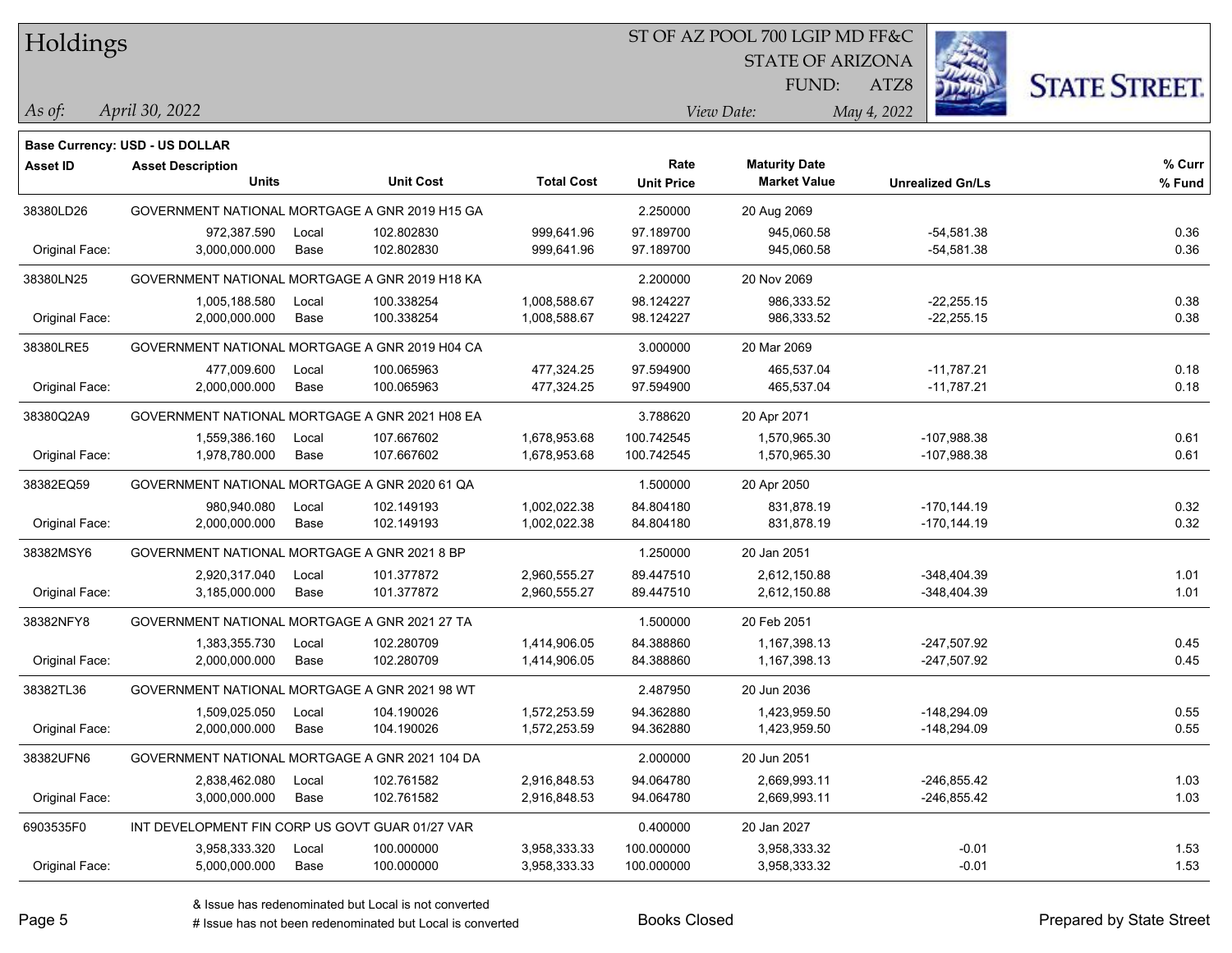| Holdings        |                                                     |       |                  |                   | ST OF AZ POOL 700 LGIP MD FF&C |                         |                         |                      |  |  |
|-----------------|-----------------------------------------------------|-------|------------------|-------------------|--------------------------------|-------------------------|-------------------------|----------------------|--|--|
|                 |                                                     |       |                  |                   |                                | <b>STATE OF ARIZONA</b> |                         |                      |  |  |
|                 |                                                     |       |                  |                   |                                | FUND:                   | ATZ8                    | <b>STATE STREET.</b> |  |  |
| As of:          | April 30, 2022                                      |       |                  |                   |                                | View Date:              | May 4, 2022             |                      |  |  |
|                 |                                                     |       |                  |                   |                                |                         |                         |                      |  |  |
|                 | Base Currency: USD - US DOLLAR                      |       |                  |                   | Rate                           | <b>Maturity Date</b>    |                         | % Curr               |  |  |
| <b>Asset ID</b> | <b>Asset Description</b><br><b>Units</b>            |       | <b>Unit Cost</b> | <b>Total Cost</b> | <b>Unit Price</b>              | <b>Market Value</b>     | <b>Unrealized Gn/Ls</b> | % Fund               |  |  |
| 6903538B6       | INT DEVELOPMENT FIN CORP US GOVT GUAR 09/26 VAR     |       |                  |                   | 0.410000                       | 15 Sep 2026             |                         |                      |  |  |
|                 | 4,125,000.040                                       | Local | 100.000000       | 4,125,000.04      | 100.000000                     | 4,125,000.04            | 0.00                    | 1.59                 |  |  |
| Original Face:  | 5,500,000.000                                       | Base  | 100.000000       | 4,125,000.04      | 100.000000                     | 4,125,000.04            | 0.00                    | 1.59                 |  |  |
| 742651DX7       | PRIVATE EXPORT FUNDING US GOVT GUAR 11/24 1.75      |       |                  |                   | 1.750000                       | 15 Nov 2024             |                         |                      |  |  |
|                 | 2,000,000.000                                       | Local | 99.932667        | 1,998,653.33      | 96.740701                      | 1,934,814.02            | $-63,839.31$            | 0.75                 |  |  |
|                 |                                                     | Base  | 99.932667        | 1,998,653.33      | 96.740701                      | 1,934,814.02            | $-63,839.31$            | 0.75                 |  |  |
| 90376PBT7       | INT DEVELOPMENT FIN CORP US GOVT GUAR 01/25 0.00000 |       |                  |                   |                                | 24 Jan 2025             |                         |                      |  |  |
|                 | 3,000,000.000                                       | Local | 101.053997       | 3,031,619.91      | 94.807260                      | 2,844,217.80            | $-187,402.11$           | 1.10                 |  |  |
|                 |                                                     | Base  | 101.053997       | 3,031,619.91      | 94.807260                      | 2,844,217.80            | $-187,402.11$           | 1.10                 |  |  |
| 90376PBY6       | INT DEVELOPMENT FIN CORP US GOVT GUAR 07/27 0.00000 |       |                  |                   | 0.010000                       | 17 Jul 2025             |                         |                      |  |  |
|                 | 3,900,000.000                                       | Local | 101.081893       | 3,942,193.82      | 94.011970                      | 3,666,466.83            | -275,726.99             | 1.41                 |  |  |
|                 |                                                     | Base  | 101.081893       | 3,942,193.82      | 94.011970                      | 3,666,466.83            | $-275,726.99$           | 1.41                 |  |  |
| 90376PCK5       | INT DEVELOPMENT FIN CORP GOVT GUARANT 01/24 0.00000 |       |                  |                   | 0.010000                       | 17 Jan 2024             |                         |                      |  |  |
|                 | 2,000,000.000                                       | Local | 100.643717       | 2,012,874.33      | 96.651030                      | 1,933,020.60            | $-79,853.73$            | 0.75                 |  |  |
|                 |                                                     | Base  | 100.643717       | 2,012,874.33      | 96.651030                      | 1,933,020.60            | $-79,853.73$            | 0.75                 |  |  |
| 90376PCX7       | INT DEVELOPMENT FIN CORP US GOVT GUAR 04/26 0.00000 |       |                  |                   |                                | 09 Apr 2026             |                         |                      |  |  |
|                 | 5,000,000.000                                       | Local | 100.404070       | 5,020,203.52      | 98.797000                      | 4,939,850.00            | $-80,353.52$            | 1.90                 |  |  |
|                 |                                                     | Base  | 100.404070       | 5,020,203.52      | 98.797000                      | 4,939,850.00            | $-80,353.52$            | 1.90                 |  |  |
| 90376PDJ7       | INT DEVELOPMENT FIN CORP US GOVT GUAR 06/25 0.00000 |       |                  |                   | 0.010000                       | 21 Jun 2025             |                         |                      |  |  |
|                 | 1,826,194.980                                       | Local | 100.768265       | 1,840,225.00      | 94.160860                      | 1,719,560.90            | $-120,664.10$           | 0.66                 |  |  |
|                 |                                                     | Base  | 100.768265       | 1,840,225.00      | 94.160860                      | 1,719,560.90            | $-120,664.10$           | 0.66                 |  |  |
| 90376PDL2       | INT DEVELOPMENT FIN CORP US GOVT GUAR 07/23 0.00000 |       |                  |                   |                                | 17 Jul 2023             |                         |                      |  |  |
|                 | 4,000,000.000                                       | Local | 100.289470       | 4,011,578.78      | 97.652113                      | 3,906,084.52            | -105.494.26             | 1.51                 |  |  |
|                 |                                                     | Base  | 100.289470       | 4,011,578.78      | 97.652113                      | 3,906,084.52            | $-105,494.26$           | 1.51                 |  |  |
| 90376PDM0       | INT DEVELOPMENT FIN CORP US GOVT GUAR 01/25 0.00000 |       |                  |                   |                                | 17 Jan 2025             |                         |                      |  |  |
|                 | 2,800,000.000                                       | Local | 100.618536       | 2,817,319.00      | 94.698507                      | 2,651,558.20            | $-165,760.80$           | 1.02                 |  |  |
|                 |                                                     | Base  | 100.618536       | 2,817,319.00      | 94.698507                      | 2,651,558.20            | $-165,760.80$           | 1.02                 |  |  |
| 90376PDN8       | INT DEVELOPMENT FIN CORP US GOVT GUAR 01/26 0.00000 |       |                  |                   |                                | 17 Jan 2026             |                         |                      |  |  |
|                 | 3,000,000.000                                       | Local | 100.783262       | 3,023,497.85      | 92.788773                      | 2,783,663.19            | -239,834.66             | 1.07                 |  |  |
|                 |                                                     | Base  | 100.783262       | 3,023,497.85      | 92.788773                      | 2,783,663.19            | -239,834.66             | 1.07                 |  |  |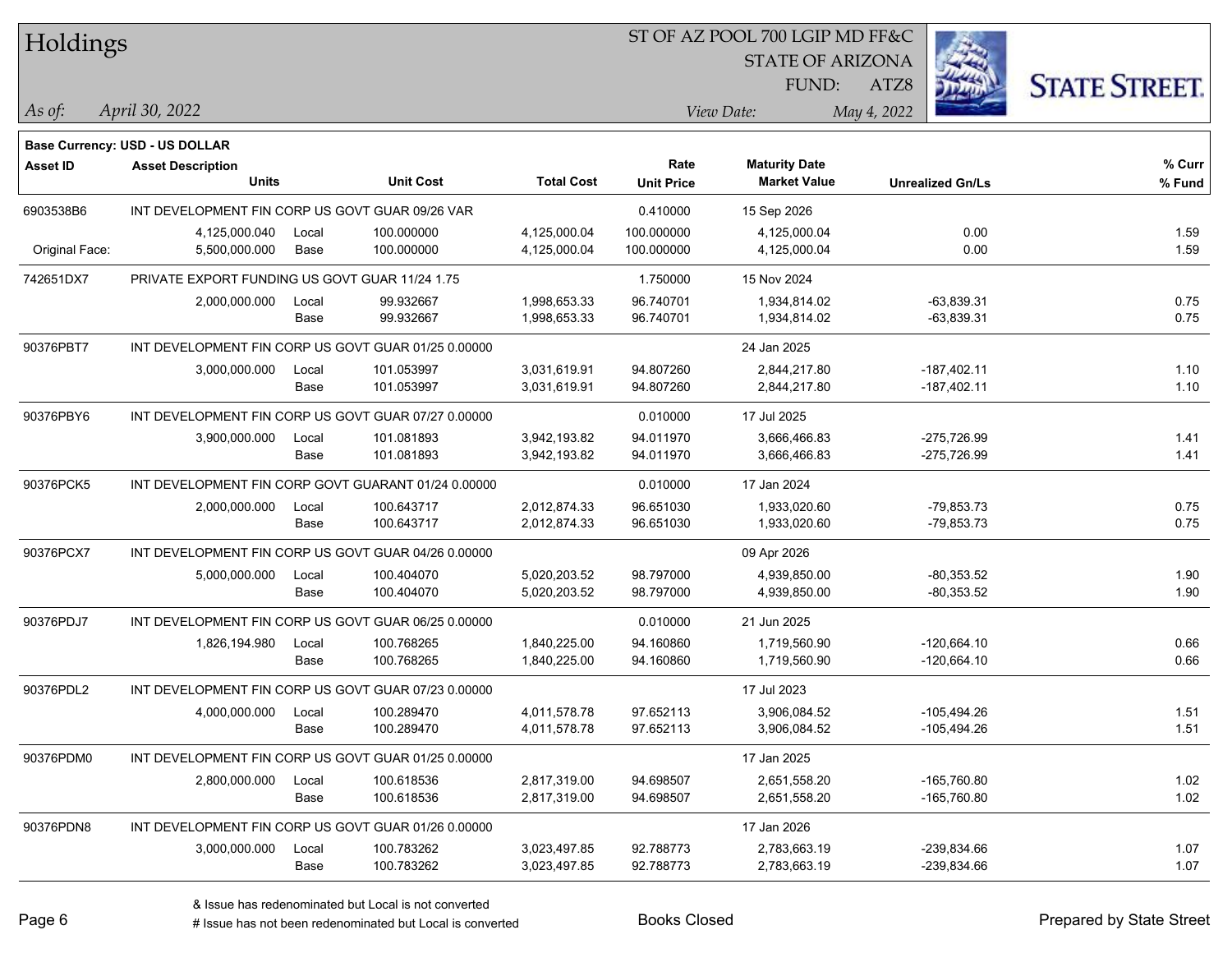| Holdings        |                                       |       |                                                     |                   | ST OF AZ POOL 700 LGIP MD FF&C |                         |                         |                      |  |  |
|-----------------|---------------------------------------|-------|-----------------------------------------------------|-------------------|--------------------------------|-------------------------|-------------------------|----------------------|--|--|
|                 |                                       |       |                                                     |                   |                                | <b>STATE OF ARIZONA</b> |                         |                      |  |  |
|                 |                                       |       |                                                     |                   |                                | FUND:                   | ATZ8                    | <b>STATE STREET.</b> |  |  |
| As of:          | April 30, 2022                        |       |                                                     |                   |                                | View Date:              | May 4, 2022             |                      |  |  |
|                 | <b>Base Currency: USD - US DOLLAR</b> |       |                                                     |                   |                                |                         |                         |                      |  |  |
| <b>Asset ID</b> | <b>Asset Description</b>              |       |                                                     |                   | Rate                           | <b>Maturity Date</b>    |                         | % Curr               |  |  |
|                 | <b>Units</b>                          |       | <b>Unit Cost</b>                                    | <b>Total Cost</b> | <b>Unit Price</b>              | <b>Market Value</b>     | <b>Unrealized Gn/Ls</b> | % Fund               |  |  |
| 90376PDS7       |                                       |       | INT DEVELOPMENT FIN CORP US GOVT GUAR 07/22 0.00000 |                   | 0.010000                       | 23 Jul 2022             |                         |                      |  |  |
|                 | 6,500,000.000                         | Local | 100.115676                                          | 6,507,518.92      | 99.755269                      | 6,484,092.49            | $-23,426.43$            | 2.50                 |  |  |
|                 |                                       | Base  | 100.115676                                          | 6,507,518.92      | 99.755269                      | 6,484,092.49            | $-23,426.43$            | 2.50                 |  |  |
| 90376PDV0       |                                       |       | INT DEVELOPMENT FIN CORP US GOVT GUAR 01/25 0.00000 |                   | 0.010000                       | 17 Jan 2025             |                         |                      |  |  |
|                 | 2,500,000.000                         | Local | 100.557512                                          | 2,513,937.81      | 94.569660                      | 2,364,241.50            | $-149,696.31$           | 0.91                 |  |  |
|                 |                                       | Base  | 100.557512                                          | 2,513,937.81      | 94.569660                      | 2,364,241.50            | $-149,696.31$           | 0.91                 |  |  |
| 90376PDW8       |                                       |       | INT DEVELOPMENT FIN CORP US GOVT GUAR 08/23 0.00000 |                   | 0.010000                       | 11 Aug 2023             |                         |                      |  |  |
|                 | 5,000,000.000                         | Local | 100.229933                                          | 5,011,496.64      | 97.340552                      | 4,867,027.60            | $-144,469.04$           | 1.88                 |  |  |
|                 |                                       | Base  | 100.229933                                          | 5,011,496.64      | 97.340552                      | 4,867,027.60            | $-144,469.04$           | 1.88                 |  |  |
| 90376PEQ0       |                                       |       | INT DEVELOPMENT FIN CORP US GOVT GUAR 12/22 0.00000 |                   |                                | 14 Dec 2022             |                         |                      |  |  |
|                 | 5,000,000.000                         | Local | 100.216641                                          | 5,010,832.06      | 99.415914                      | 4,970,795.70            | $-40,036.36$            | 1.92                 |  |  |
|                 |                                       | Base  | 100.216641                                          | 5,010,832.06      | 99.415914                      | 4,970,795.70            | $-40,036.36$            | 1.92                 |  |  |
| 912796M89       | TREASURY BILL 10/22 0.00000           |       |                                                     |                   | 0.010000                       | 06 Oct 2022             |                         |                      |  |  |
|                 | 5,000,000.000                         | Local | 99.963572                                           | 4,998,178.61      | 99.495201                      | 4,974,760.05            | $-23,418.56$            | 1.92                 |  |  |
|                 |                                       | Base  | 99.963572                                           | 4,998,178.61      | 99.495201                      | 4,974,760.05            | $-23,418.56$            | 1.92                 |  |  |
| 912796P86       | TREASURY BILL 12/21 0.00000           |       |                                                     |                   |                                | 28 Dec 2021             |                         |                      |  |  |
|                 | 0.000                                 | Local | 0.000000                                            | $-0.03$           | 0.000000                       | 0.00                    | 0.03                    | 0.00                 |  |  |
|                 |                                       | Base  | 0.000000                                            | $-0.03$           | 0.000000                       | 0.00                    | 0.03                    | 0.00                 |  |  |
| 912796R50       | TREASURY BILL 06/22 0.00000           |       |                                                     |                   | 0.010000                       | 30 Jun 2022             |                         |                      |  |  |
|                 | 3,000,000.000                         | Local | 99.970167                                           | 2,999,105.00      | 99.880330                      | 2,996,409.90            | $-2,695.10$             | 1.16                 |  |  |
|                 |                                       | Base  | 99.970167                                           | 2,999,105.00      | 99.880330                      | 2,996,409.90            | $-2,695.10$             | 1.16                 |  |  |
| 912796V30       | TREASURY BILL 05/22 0.00000           |       |                                                     |                   |                                | 31 May 2022             |                         |                      |  |  |
|                 | 3,000,000.000                         | Local | 99.975417                                           | 2,999,262.50      | 99.973618                      | 2,999,208.54            | -53.96                  | 1.16                 |  |  |
|                 |                                       | Base  | 99.975417                                           | 2,999,262.50      | 99.973618                      | 2,999,208.54            | $-53.96$                | 1.16                 |  |  |
| 912796V97       | TREASURY BILL 06/22 0.00000           |       |                                                     |                   |                                | 14 Jun 2022             |                         |                      |  |  |
|                 | 2,000,000.000                         | Local | 99.947445                                           | 1,998,948.89      | 99.944906                      | 1,998,898.12            | $-50.77$                | 0.77                 |  |  |
|                 |                                       | Base  | 99.947445                                           | 1,998,948.89      | 99.944906                      | 1,998,898.12            | $-50.77$                | 0.77                 |  |  |
| 912796Y94       | CASH MGMT BILL 12/21 0.00000          |       |                                                     |                   |                                | 31 Dec 2021             |                         |                      |  |  |
|                 | 0.000                                 | Local | 0.000000                                            | $-0.04$           | 0.000000                       | 0.00                    | 0.04                    | 0.00                 |  |  |
|                 |                                       | Base  | 0.000000                                            | $-0.04$           | 0.000000                       | 0.00                    | 0.04                    | 0.00                 |  |  |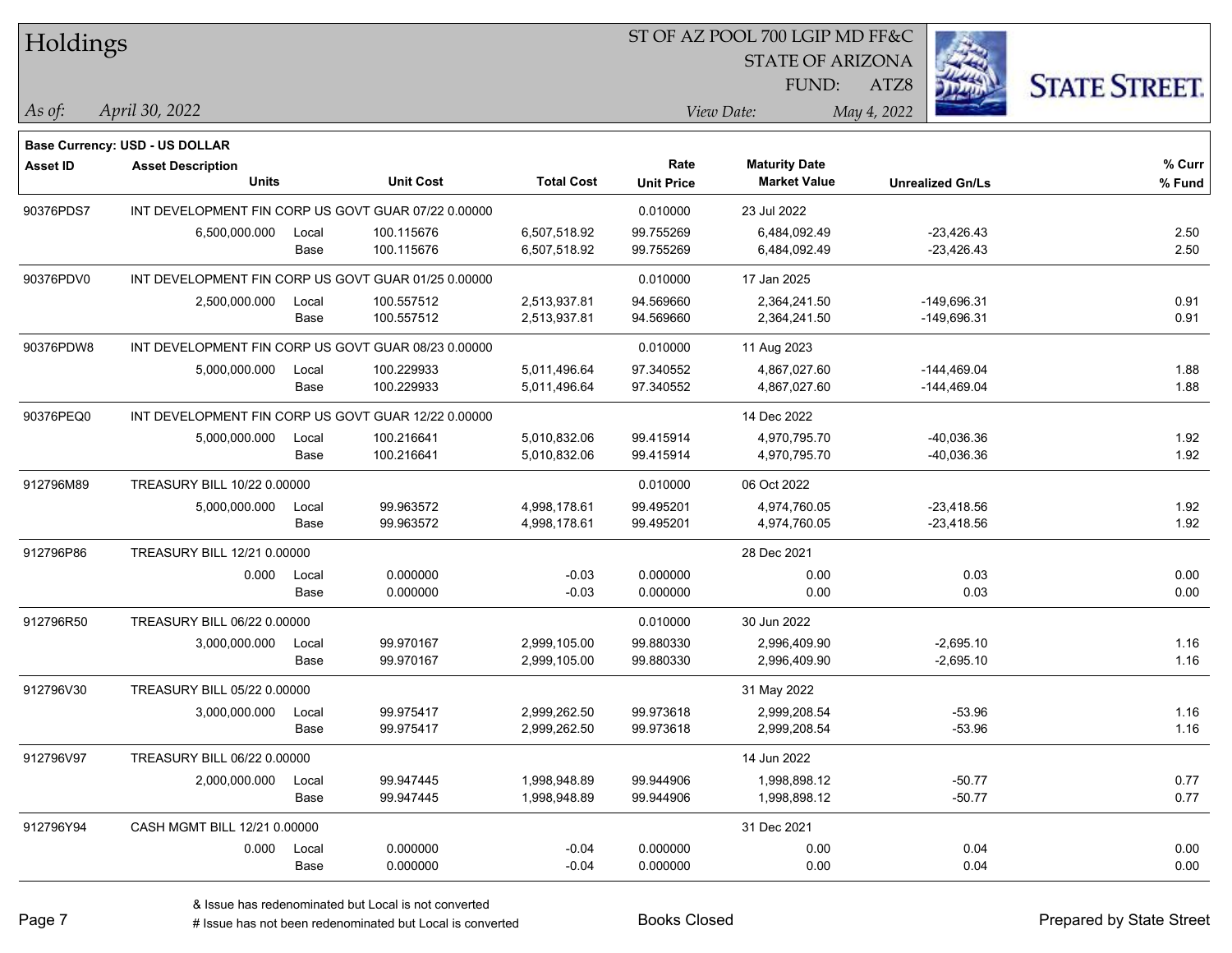| Holdings        |                                       |       |                  |                   | ST OF AZ POOL 700 LGIP MD FF&C |                         |                         |                      |  |  |
|-----------------|---------------------------------------|-------|------------------|-------------------|--------------------------------|-------------------------|-------------------------|----------------------|--|--|
|                 |                                       |       |                  |                   |                                | <b>STATE OF ARIZONA</b> | Ź.                      |                      |  |  |
|                 |                                       |       |                  |                   |                                | FUND:                   | ATZ8                    | <b>STATE STREET.</b> |  |  |
| As of:          | April 30, 2022                        |       |                  |                   |                                | View Date:              | May 4, 2022             |                      |  |  |
|                 |                                       |       |                  |                   |                                |                         |                         |                      |  |  |
|                 | <b>Base Currency: USD - US DOLLAR</b> |       |                  |                   |                                |                         |                         |                      |  |  |
| <b>Asset ID</b> | <b>Asset Description</b>              |       |                  |                   | Rate                           | <b>Maturity Date</b>    |                         | % Curr               |  |  |
|                 | <b>Units</b>                          |       | <b>Unit Cost</b> | <b>Total Cost</b> | <b>Unit Price</b>              | <b>Market Value</b>     | <b>Unrealized Gn/Ls</b> | % Fund               |  |  |
| 9128284L1       | <b>US TREASURY N/B 04/23 2.75</b>     |       |                  |                   | 2.750000                       | 30 Apr 2023             |                         |                      |  |  |
|                 | 2,000,000.000                         | Local | 102.555609       | 2,051,112.17      | 100.585938                     | 2,011,718.76            | $-39,393.41$            | 0.78                 |  |  |
|                 |                                       | Base  | 102.555609       | 2,051,112.17      | 100.585938                     | 2,011,718.76            | $-39,393.41$            | 0.78                 |  |  |
| 9128286Z8       | US TREASURY N/B 06/24 1.75            |       |                  |                   | 1.750000                       | 30 Jun 2024             |                         |                      |  |  |
|                 | 2,000,000.000                         | Local | 102.839111       | 2,056,782.21      | 97.882812                      | 1,957,656.24            | $-99,125.97$            | 0.75                 |  |  |
|                 |                                       | Base  | 102.839111       | 2,056,782.21      | 97.882812                      | 1,957,656.24            | $-99,125.97$            | 0.75                 |  |  |
| 912828Q29       | US TREASURY N/B 03/23 1.5             |       |                  |                   | 1.500000                       | 31 Mar 2023             |                         |                      |  |  |
|                 | 2,000,000.000                         | Local | 101.227028       | 2,024,540.56      | 99.519531                      | 1,990,390.62            | $-34,149.94$            | 0.77                 |  |  |
|                 |                                       | Base  | 101.227028       | 2,024,540.56      | 99.519531                      | 1,990,390.62            | $-34,149.94$            | 0.77                 |  |  |
| 912828R69       | US TREASURY N/B 05/23 1.625           |       |                  |                   | 1.625000                       | 31 May 2023             |                         |                      |  |  |
|                 | 2,000,000.000                         | Local | 101.548829       | 2,030,976.57      | 99.355469                      | 1,987,109.38            | -43,867.19              | 0.77                 |  |  |
|                 |                                       | Base  | 101.548829       | 2,030,976.57      | 99.355469                      | 1,987,109.38            | $-43,867.19$            | 0.77                 |  |  |
| 912828S35       | <b>US TREASURY N/B 06/23 1.375</b>    |       |                  |                   | 1.375000                       | 30 Jun 2023             |                         |                      |  |  |
|                 | 3,000,000.000                         | Local | 101.423821       | 3,042,714.64      | 98.960938                      | 2,968,828.14            | $-73,886.50$            | 1.14                 |  |  |
|                 |                                       | Base  | 101.423821       | 3,042,714.64      | 98.960938                      | 2,968,828.14            | $-73,886.50$            | 1.14                 |  |  |
| 912828S92       | US TREASURY N/B 07/23 1.25            |       |                  |                   | 1.250000                       | 31 Jul 2023             |                         |                      |  |  |
|                 | 2,000,000.000                         | Local | 101.282500       | 2,025,650.00      | 98.644531                      | 1,972,890.62            | $-52,759.38$            | 0.76                 |  |  |
|                 |                                       | Base  | 101.282500       | 2,025,650.00      | 98.644531                      | 1,972,890.62            | $-52,759.38$            | 0.76                 |  |  |
| 912828YN4       | US TREASURY FRN 10/21 VAR             |       |                  |                   | 0.355008                       | 31 Oct 2021             |                         |                      |  |  |
|                 | 0.000                                 | Local | 0.000000         | $-0.02$           | 0.000000                       | 0.00                    | 0.02                    | 0.00                 |  |  |
|                 |                                       | Base  | 0.000000         | $-0.02$           | 0.000000                       | 0.00                    | 0.02                    | 0.00                 |  |  |
| 912828YP9       | US TREASURY N/B 10/21 1.5             |       |                  |                   | 1.500000                       | 31 Oct 2021             |                         |                      |  |  |
|                 | 0.000                                 | Local | 0.000000         | $-0.02$           | 0.000000                       | 0.00                    | 0.02                    | 0.00                 |  |  |
|                 |                                       | Base  | 0.000000         | $-0.02$           | 0.000000                       | 0.00                    | 0.02                    | 0.00                 |  |  |
| 912828YZ7       | US TREASURY N/B 12/21 1.625           |       |                  |                   | 1.625000                       | 31 Dec 2021             |                         |                      |  |  |
|                 | 0.000 Local                           |       | 0.000000         | $-0.01$           | 0.000000                       | 0.00                    | 0.01                    | 0.00                 |  |  |
|                 |                                       | Base  | 0.000000         | $-0.01$           | 0.000000                       | 0.00                    | 0.01                    | 0.00                 |  |  |
| 912828ZK9       | US TREASURY FRN 04/22 VAR             |       |                  |                   | 1.006010                       | 30 Apr 2022             |                         |                      |  |  |
|                 | 3,000,000.000                         | Local | 100.000000       | 3,000,000.01      | 100.000000                     | 3,000,000.00            | $-0.01$                 | 1.16                 |  |  |
|                 |                                       | Base  | 100.000000       | 3,000,000.01      | 100.000000                     | 3,000,000.00            | $-0.01$                 | 1.16                 |  |  |
|                 |                                       |       |                  |                   |                                |                         |                         |                      |  |  |

 $\overline{S}$   $\overline{S}$   $\overline{S}$   $\overline{S}$   $\overline{S}$   $\overline{S}$   $\overline{S}$   $\overline{S}$   $\overline{S}$   $\overline{S}$   $\overline{S}$   $\overline{S}$   $\overline{S}$   $\overline{S}$   $\overline{S}$   $\overline{S}$   $\overline{S}$   $\overline{S}$   $\overline{S}$   $\overline{S}$   $\overline{S}$   $\overline{S}$   $\overline{S}$   $\overline{S}$   $\overline{$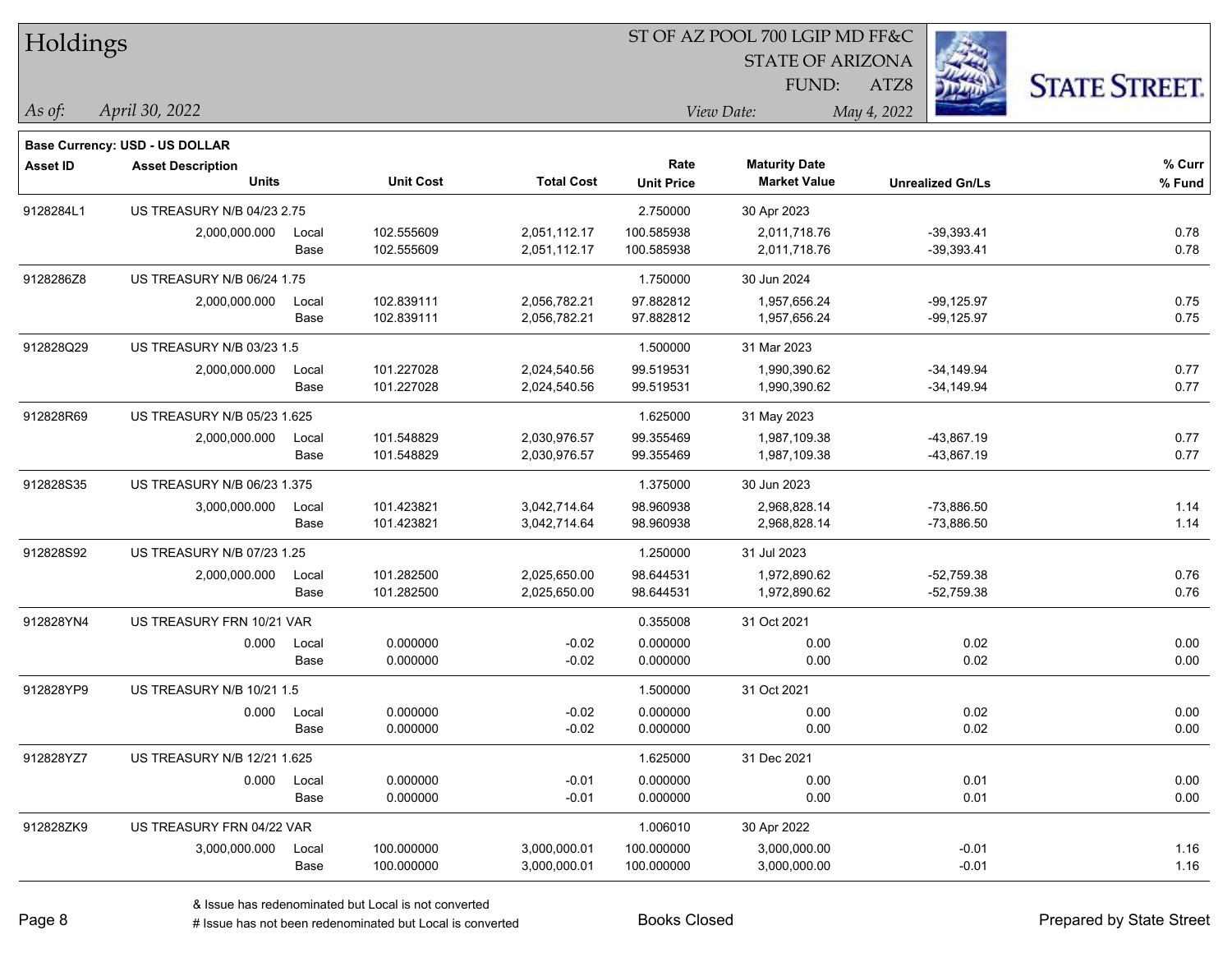| Holdings        |                                       |       |                  |                   | ST OF AZ POOL 700 LGIP MD FF&C |                         |                         |                      |  |
|-----------------|---------------------------------------|-------|------------------|-------------------|--------------------------------|-------------------------|-------------------------|----------------------|--|
|                 |                                       |       |                  |                   |                                | <b>STATE OF ARIZONA</b> |                         |                      |  |
|                 |                                       |       |                  |                   |                                | FUND:                   | ATZ8                    | <b>STATE STREET.</b> |  |
| $ $ As of:      | April 30, 2022                        |       |                  |                   |                                | View Date:              | May 4, 2022             |                      |  |
|                 | <b>Base Currency: USD - US DOLLAR</b> |       |                  |                   |                                |                         |                         |                      |  |
| <b>Asset ID</b> | <b>Asset Description</b>              |       |                  |                   | Rate                           | <b>Maturity Date</b>    |                         | % Curr               |  |
|                 | <b>Units</b>                          |       | <b>Unit Cost</b> | <b>Total Cost</b> | <b>Unit Price</b>              | <b>Market Value</b>     | <b>Unrealized Gn/Ls</b> | % Fund               |  |
| 912828ZL7       | US TREASURY N/B 04/25 0.375           |       |                  |                   | 0.375000                       | 30 Apr 2025             |                         |                      |  |
|                 | 2,000,000.000                         | Local | 99.899554        | 1,997,991.07      | 92.867188                      | 1,857,343.76            | $-140,647.31$           | 0.72                 |  |
|                 |                                       | Base  | 99.899554        | 1,997,991.07      | 92.867188                      | 1,857,343.76            | $-140,647.31$           | 0.72                 |  |
| 912828ZR4       | US TREASURY N/B 05/22 0.125           |       |                  |                   | 0.125000                       | 31 May 2022             |                         |                      |  |
|                 | 2,000,000.000                         | Local | 99.998140        | 1,999,962.79      | 99.972106                      | 1,999,442.12            | $-520.67$               | 0.77                 |  |
|                 |                                       | Base  | 99.998140        | 1,999,962.79      | 99.972106                      | 1,999,442.12            | $-520.67$               | 0.77                 |  |
| 912828ZT0       | US TREASURY N/B 05/25 0.25            |       |                  |                   | 0.250000                       | 31 May 2025             |                         |                      |  |
|                 | 2,000,000.000                         | Local | 99.510062        | 1,990,201.23      | 92.253906                      | 1,845,078.12            | $-145, 123.11$          | 0.71                 |  |
|                 |                                       | Base  | 99.510062        | 1,990,201.23      | 92.253906                      | 1,845,078.12            | $-145, 123.11$          | 0.71                 |  |
| 912828ZU7       | US TREASURY N/B 06/23 0.25            |       |                  |                   | 0.250000                       | 15 Jun 2023             |                         |                      |  |
|                 | 2,000,000.000                         | Local | 100.042281       | 2,000,845.61      | 97.812500                      | 1,956,250.00            | $-44,595.61$            | 0.75                 |  |
|                 |                                       | Base  | 100.042281       | 2,000,845.61      | 97.812500                      | 1,956,250.00            | $-44,595.61$            | 0.75                 |  |
| 912828ZW3       | US TREASURY N/B 06/25 0.25            |       |                  |                   | 0.250000                       | 30 Jun 2025             |                         |                      |  |
|                 | 2,000,000.000                         | Local | 99.833891        | 1,996,677.81      | 92.042969                      | 1,840,859.38            | $-155,818.43$           | 0.71                 |  |
|                 |                                       | Base  | 99.833891        | 1,996,677.81      | 92.042969                      | 1,840,859.38            | $-155,818.43$           | 0.71                 |  |
| 912828ZX1       | US TREASURY N/B 06/22 0.125           |       |                  |                   | 0.125000                       | 30 Jun 2022             |                         |                      |  |
|                 | 5,000,000.000                         | Local | 99.995810        | 4,999,790.48      | 99.912039                      | 4,995,601.95            | $-4,188.53$             | 1.93                 |  |
|                 |                                       | Base  | 99.995810        | 4,999,790.48      | 99.912039                      | 4,995,601.95            | $-4,188.53$             | 1.93                 |  |
| 91282CAF8       | US TREASURY N/B 08/23 0.125           |       |                  |                   | 0.125000                       | 15 Aug 2023             |                         |                      |  |
|                 | 2,000,000.000                         | Local | 99.879042        | 1,997,580.83      | 97.148438                      | 1,942,968.76            | $-54,612.07$            | 0.75                 |  |
|                 |                                       | Base  | 99.879042        | 1,997,580.83      | 97.148438                      | 1,942,968.76            | $-54,612.07$            | 0.75                 |  |
| 91282CAG6       | US TREASURY N/B 08/22 0.125           |       |                  |                   | 0.125000                       | 31 Aug 2022             |                         |                      |  |
|                 | 7,000,000.000                         | Local | 99.992819        | 6,999,497.35      | 99.656250                      | 6,975,937.50            | $-23,559.85$            | 2.69                 |  |
|                 |                                       | Base  | 99.992819        | 6,999,497.35      | 99.656250                      | 6,975,937.50            | $-23,559.85$            | 2.69                 |  |
| 91282CAJ0       | US TREASURY N/B 08/25 0.25            |       |                  |                   | 0.250000                       | 31 Aug 2025             |                         |                      |  |
|                 | 2,000,000.000                         | Local | 99.501175        | 1,990,023.50      | 91.582031                      | 1,831,640.62            | $-158,382.88$           | 0.71                 |  |
|                 |                                       | Base  | 99.501175        | 1,990,023.50      | 91.582031                      | 1,831,640.62            | $-158,382.88$           | 0.71                 |  |
| 91282CAK7       | US TREASURY N/B 09/23 0.125           |       |                  |                   | 0.125000                       | 15 Sep 2023             |                         |                      |  |
|                 | 2,000,000.000                         | Local | 99.842444        | 1,996,848.87      | 96.914062                      | 1,938,281.24            | $-58,567.63$            | 0.75                 |  |
|                 |                                       | Base  | 99.842444        | 1,996,848.87      | 96.914062                      | 1,938,281.24            | -58,567.63              | 0.75                 |  |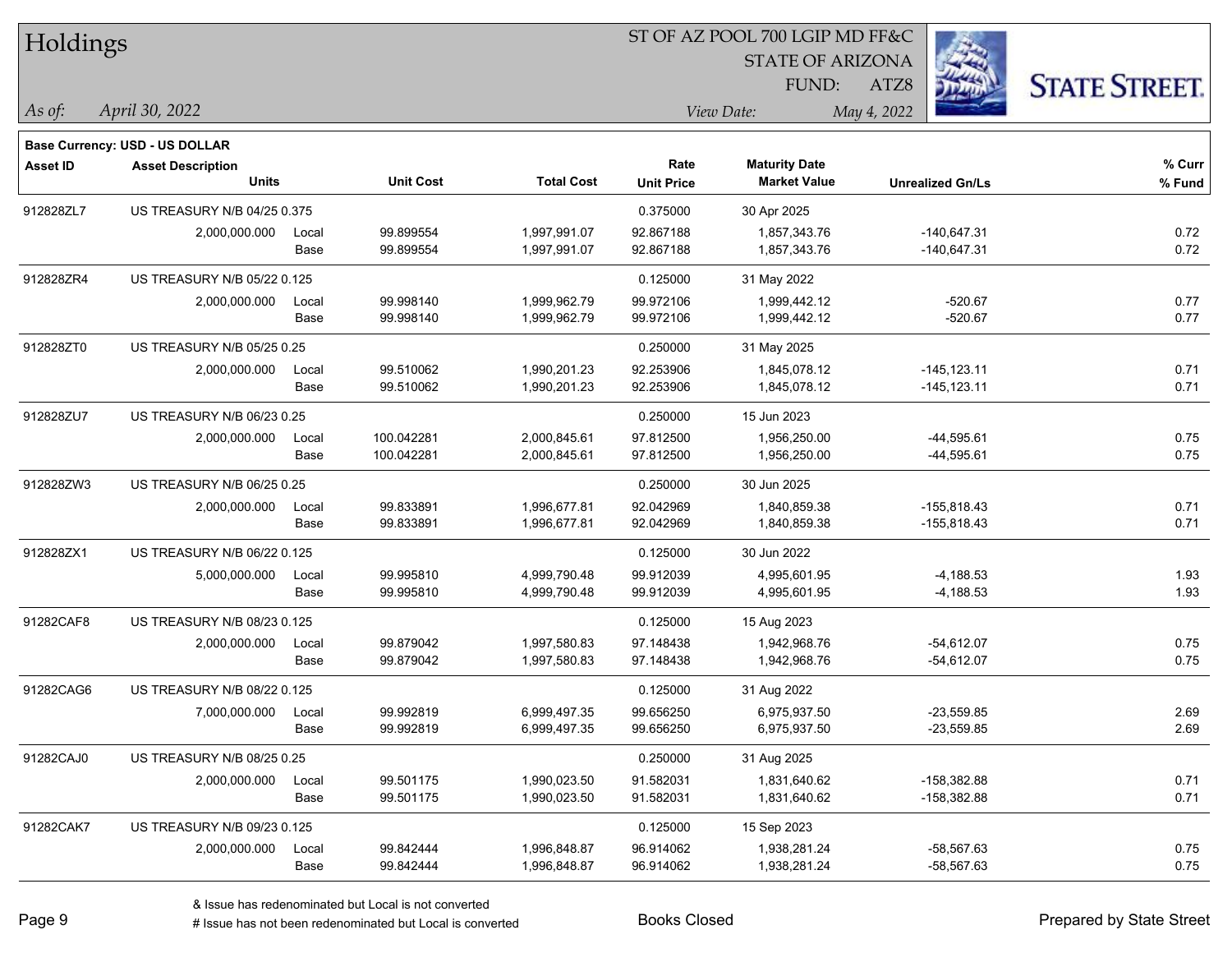| Holdings        |                                       |       |                  |                   | ST OF AZ POOL 700 LGIP MD FF&C |                                             |                         |                      |  |  |
|-----------------|---------------------------------------|-------|------------------|-------------------|--------------------------------|---------------------------------------------|-------------------------|----------------------|--|--|
|                 |                                       |       |                  |                   |                                | <b>STATE OF ARIZONA</b>                     |                         |                      |  |  |
|                 |                                       |       |                  |                   |                                | FUND:                                       | ATZ8                    | <b>STATE STREET.</b> |  |  |
| As of:          | April 30, 2022                        |       |                  |                   |                                | View Date:                                  | May 4, 2022             |                      |  |  |
|                 |                                       |       |                  |                   |                                |                                             |                         |                      |  |  |
|                 | <b>Base Currency: USD - US DOLLAR</b> |       |                  |                   |                                |                                             |                         |                      |  |  |
| <b>Asset ID</b> | <b>Asset Description</b><br>Units     |       | <b>Unit Cost</b> | <b>Total Cost</b> | Rate<br><b>Unit Price</b>      | <b>Maturity Date</b><br><b>Market Value</b> | <b>Unrealized Gn/Ls</b> | % Curr<br>% Fund     |  |  |
|                 |                                       |       |                  |                   |                                |                                             |                         |                      |  |  |
| 91282CAM3       | US TREASURY N/B 09/25 0.25            |       |                  |                   | 0.250000                       | 30 Sep 2025                                 |                         |                      |  |  |
|                 | 2,000,000.000                         | Local | 99.831250        | 1,996,625.00      | 91.371094                      | 1,827,421.88                                | $-169,203.12$           | 0.70                 |  |  |
|                 |                                       | Base  | 99.831250        | 1,996,625.00      | 91.371094                      | 1,827,421.88                                | $-169,203.12$           | 0.70                 |  |  |
| 91282CAN1       | US TREASURY N/B 09/22 0.125           |       |                  |                   | 0.125000                       | 30 Sep 2022                                 |                         |                      |  |  |
|                 | 5,000,000.000                         | Local | 99.992274        | 4,999,613.70      | 99.523438                      | 4,976,171.90                                | $-23,441.80$            | 1.92                 |  |  |
|                 |                                       | Base  | 99.992274        | 4,999,613.70      | 99.523438                      | 4,976,171.90                                | $-23,441.80$            | 1.92                 |  |  |
| 91282CAP6       | US TREASURY N/B 10/23 0.125           |       |                  |                   | 0.125000                       | 15 Oct 2023                                 |                         |                      |  |  |
|                 | 2,000,000.000                         | Local | 99.863526        | 1,997,270.52      | 96.648438                      | 1,932,968.76                                | $-64,301.76$            | 0.75                 |  |  |
|                 |                                       | Base  | 99.863526        | 1,997,270.52      | 96.648438                      | 1,932,968.76                                | $-64,301.76$            | 0.75                 |  |  |
| 91282CAR2       | US TREASURY N/B 10/22 0.125           |       |                  |                   | 0.125000                       | 31 Oct 2022                                 |                         |                      |  |  |
|                 | 2,000,000.000                         | Local | 99.998782        | 1,999,975.64      | 99.328125                      | 1,986,562.50                                | $-13,413.14$            | 0.77                 |  |  |
|                 |                                       | Base  | 99.998782        | 1,999,975.64      | 99.328125                      | 1,986,562.50                                | $-13,413.14$            | 0.77                 |  |  |
| 91282CAS0       | US TREASURY FRN 10/22 VAR             |       |                  |                   | 0.947007                       | 31 Oct 2022                                 |                         |                      |  |  |
|                 | 3,000,000.000                         | Local | 99.996955        | 2,999,908.66      | 100.096783                     | 3,002,903.49                                | 2,994.83                | 1.16                 |  |  |
|                 |                                       | Base  | 99.996955        | 2,999,908.66      | 100.096783                     | 3,002,903.49                                | 2,994.83                | 1.16                 |  |  |
| 91282CAT8       | US TREASURY N/B 10/25 0.25            |       |                  |                   | 0.250000                       | 31 Oct 2025                                 |                         |                      |  |  |
|                 | 2,000,000.000                         | Local | 99.298456        | 1,985,969.12      | 91.167969                      | 1,823,359.38                                | $-162,609.74$           | 0.70                 |  |  |
|                 |                                       | Base  | 99.298456        | 1,985,969.12      | 91.167969                      | 1,823,359.38                                | $-162,609.74$           | 0.70                 |  |  |
| 91282CAW1       | US TREASURY N/B 11/23 0.25            |       |                  |                   | 0.250000                       | 15 Nov 2023                                 |                         |                      |  |  |
|                 | 2,000,000.000                         | Local | 100.005375       | 2,000,107.50      | 96.582031                      | 1,931,640.62                                | $-68,466.88$            | 0.74                 |  |  |
|                 |                                       | Base  | 100.005375       | 2,000,107.50      | 96.582031                      | 1,931,640.62                                | $-68,466.88$            | 0.74                 |  |  |
| 91282CAX9       | US TREASURY N/B 11/22 0.125           |       |                  |                   | 0.125000                       | 30 Nov 2022                                 |                         |                      |  |  |
|                 | 10,000,000.000                        | Local | 99.984817        | 9,998,481.74      | 99.148438                      | 9,914,843.80                                | $-83.637.94$            | 3.82                 |  |  |
|                 |                                       | Base  | 99.984817        | 9,998,481.74      | 99.148438                      | 9,914,843.80                                | $-83,637.94$            | 3.82                 |  |  |
| 91282CAZ4       | US TREASURY N/B 11/25 0.375           |       |                  |                   | 0.375000                       | 30 Nov 2025                                 |                         |                      |  |  |
|                 | 2,000,000.000                         | Local | 99.823390        | 1,996,467.80      | 91.359375                      | 1,827,187.50                                | -169,280.30             | 0.70                 |  |  |
|                 |                                       | Base  | 99.823390        | 1,996,467.80      | 91.359375                      | 1,827,187.50                                | -169,280.30             | 0.70                 |  |  |
| 91282CBA8       | US TREASURY N/B 12/23 0.125           |       |                  |                   | 0.125000                       | 15 Dec 2023                                 |                         |                      |  |  |
|                 | 2,000,000.000                         | Local | 99.864027        | 1,997,280.53      | 96.136719                      | 1,922,734.38                                | $-74,546.15$            | 0.74                 |  |  |
|                 |                                       | Base  | 99.864027        | 1,997,280.53      | 96.136719                      | 1,922,734.38                                | $-74,546.15$            | 0.74                 |  |  |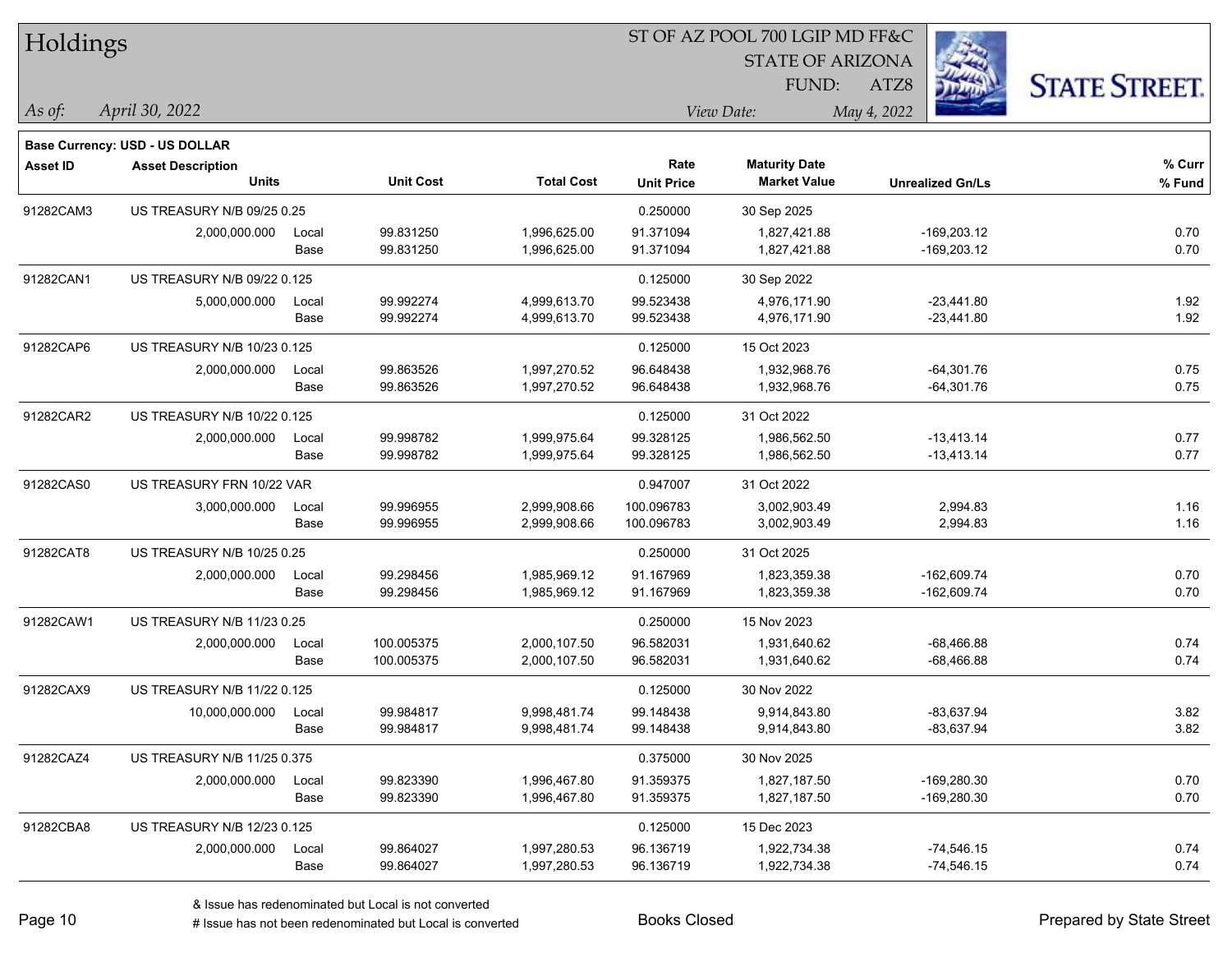| Holdings        |                                |       |                  |                   |                   | ST OF AZ POOL 700 LGIP MD FF&C |                         |                      |
|-----------------|--------------------------------|-------|------------------|-------------------|-------------------|--------------------------------|-------------------------|----------------------|
|                 |                                |       |                  |                   |                   | <b>STATE OF ARIZONA</b>        |                         |                      |
|                 |                                |       |                  |                   |                   | FUND:                          | ATZ8                    | <b>STATE STREET.</b> |
| As of:          | April 30, 2022                 |       |                  |                   |                   | View Date:                     | May 4, 2022             |                      |
|                 | Base Currency: USD - US DOLLAR |       |                  |                   |                   |                                |                         |                      |
| <b>Asset ID</b> | <b>Asset Description</b>       |       |                  |                   | Rate              | <b>Maturity Date</b>           |                         | % Curr               |
|                 | <b>Units</b>                   |       | <b>Unit Cost</b> | <b>Total Cost</b> | <b>Unit Price</b> | <b>Market Value</b>            | <b>Unrealized Gn/Ls</b> | % Fund               |
| 91282CBC4       | US TREASURY N/B 12/25 0.375    |       |                  |                   | 0.375000          | 31 Dec 2025                    |                         |                      |
|                 | 2,000,000.000                  | Local | 99.656810        | 1,993,136.19      | 91.179688         | 1,823,593.76                   | $-169,542.43$           | 0.70                 |
|                 |                                | Base  | 99.656810        | 1,993,136.19      | 91.179688         | 1,823,593.76                   | $-169,542.43$           | 0.70                 |
| 91282CBD2       | US TREASURY N/B 12/22 0.125    |       |                  |                   | 0.125000          | 31 Dec 2022                    |                         |                      |
|                 | 12,000,000.000                 | Local | 99.988164        | 11,998,579.68     | 98.933594         | 11,872,031.28                  | $-126,548.40$           | 4.58                 |
|                 |                                | Base  | 99.988164        | 11,998,579.68     | 98.933594         | 11,872,031.28                  | $-126,548.40$           | 4.58                 |
| 91282CBE0       | US TREASURY N/B 01/24 0.125    |       |                  |                   | 0.125000          | 15 Jan 2024                    |                         |                      |
|                 | 2,000,000.000                  | Local | 99.819514        | 1,996,390.28      | 95.878906         | 1,917,578.12                   | $-78,812.16$            | 0.74                 |
|                 |                                | Base  | 99.819514        | 1,996,390.28      | 95.878906         | 1,917,578.12                   | $-78,812.16$            | 0.74                 |
| 91282CBG5       | US TREASURY N/B 01/23 0.125    |       |                  |                   | 0.125000          | 31 Jan 2023                    |                         |                      |
|                 | 5,000,000.000                  | Local | 99.956132        | 4,997,806.62      | 98.718750         | 4,935,937.50                   | $-61,869.12$            | 1.90                 |
|                 |                                | Base  | 99.956132        | 4,997,806.62      | 98.718750         | 4,935,937.50                   | $-61,869.12$            | 1.90                 |
| 91282CBH3       | US TREASURY N/B 01/26 0.375    |       |                  |                   | 0.375000          | 31 Jan 2026                    |                         |                      |
|                 | 2,000,000.000                  | Local | 99.699694        | 1,993,993.88      | 90.960938         | 1,819,218.76                   | $-174,775.12$           | 0.70                 |
|                 |                                | Base  | 99.699694        | 1,993,993.88      | 90.960938         | 1,819,218.76                   | $-174,775.12$           | 0.70                 |
| 91282CBK6       | US TREASURY FRN 01/23 VAR      |       |                  |                   | 0.941007          | 31 Jan 2023                    |                         |                      |
|                 | 2,000,000.000                  | Local | 99.996186        | 1,999,923.72      | 100.110670        | 2,002,213.40                   | 2,289.68                | 0.77                 |
|                 |                                | Base  | 99.996186        | 1,999,923.72      | 100.110670        | 2,002,213.40                   | 2,289.68                | 0.77                 |
| 91282CBM2       | US TREASURY N/B 02/24 0.125    |       |                  |                   | 0.125000          | 15 Feb 2024                    |                         |                      |
|                 | 2,000,000.000                  | Local | 99.838479        | 1,996,769.57      | 95.636719         | 1,912,734.38                   | $-84,035.19$            | 0.74                 |
|                 |                                | Base  | 99.838479        | 1,996,769.57      | 95.636719         | 1,912,734.38                   | $-84,035.19$            | 0.74                 |
| 91282CBN0       | US TREASURY N/B 02/23 0.125    |       |                  |                   | 0.125000          | 28 Feb 2023                    |                         |                      |
|                 | 5,000,000.000                  | Local | 99.979997        | 4,998,999.87      | 98.492188         | 4,924,609.40                   | $-74,390.47$            | 1.90                 |
|                 |                                | Base  | 99.979997        | 4,998,999.87      | 98.492188         | 4,924,609.40                   | $-74,390.47$            | 1.90                 |
| 91282CBQ3       | US TREASURY N/B 02/26 0.5      |       |                  |                   | 0.500000          | 28 Feb 2026                    |                         |                      |
|                 | 2,000,000.000                  | Local | 99.692720        | 1,993,854.39      | 91.218750         | 1,824,375.00                   | -169,479.39             | 0.70                 |
|                 |                                | Base  | 99.692720        | 1,993,854.39      | 91.218750         | 1,824,375.00                   | -169,479.39             | 0.70                 |
| 91282CBR1       | US TREASURY N/B 03/24 0.25     |       |                  |                   | 0.250000          | 15 Mar 2024                    |                         |                      |
|                 | 2,000,000.000                  | Local | 99.817018        | 1,996,340.35      | 95.617188         | 1,912,343.76                   | $-83,996.59$            | 0.74                 |
|                 |                                | Base  | 99.817018        | 1,996,340.35      | 95.617188         | 1,912,343.76                   | $-83,996.59$            | 0.74                 |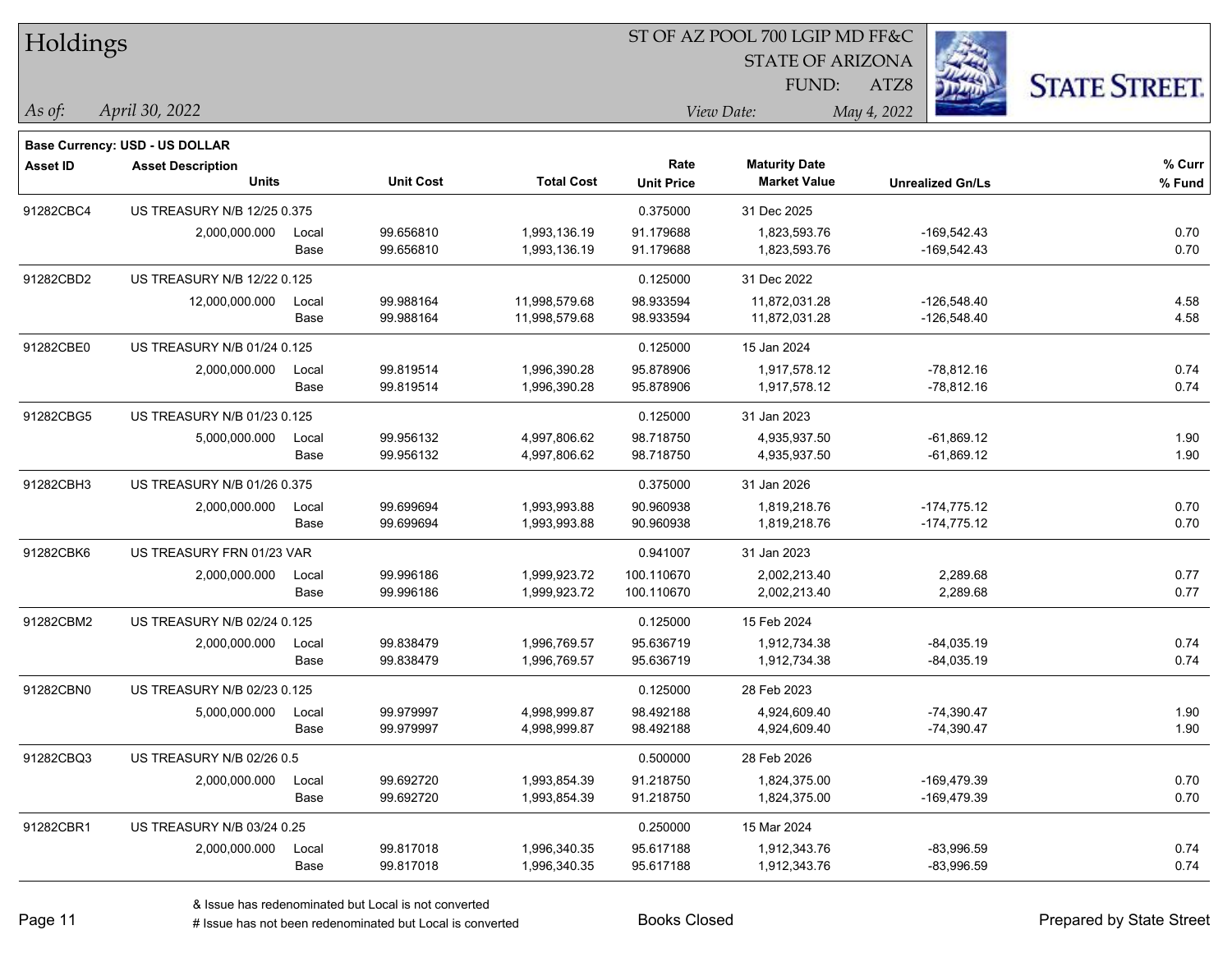| Holdings        |                                       |       |                  |                   | ST OF AZ POOL 700 LGIP MD FF&C |                                             |                         |                      |  |  |
|-----------------|---------------------------------------|-------|------------------|-------------------|--------------------------------|---------------------------------------------|-------------------------|----------------------|--|--|
|                 |                                       |       |                  |                   |                                | <b>STATE OF ARIZONA</b>                     |                         |                      |  |  |
|                 |                                       |       |                  |                   |                                | FUND:                                       | ATZ8                    | <b>STATE STREET.</b> |  |  |
| As of:          | April 30, 2022                        |       |                  |                   |                                | View Date:                                  | May 4, 2022             |                      |  |  |
|                 |                                       |       |                  |                   |                                |                                             |                         |                      |  |  |
|                 | <b>Base Currency: USD - US DOLLAR</b> |       |                  |                   |                                |                                             |                         |                      |  |  |
| <b>Asset ID</b> | <b>Asset Description</b><br>Units     |       | <b>Unit Cost</b> | <b>Total Cost</b> | Rate<br><b>Unit Price</b>      | <b>Maturity Date</b><br><b>Market Value</b> | <b>Unrealized Gn/Ls</b> | % Curr<br>% Fund     |  |  |
|                 |                                       |       |                  |                   |                                |                                             |                         |                      |  |  |
| 91282CBT7       | US TREASURY N/B 03/26 0.75            |       |                  |                   | 0.750000                       | 31 Mar 2026                                 |                         |                      |  |  |
|                 | 2,000,000.000                         | Local | 99.332749        | 1,986,654.97      | 91.960938                      | 1,839,218.76                                | $-147,436.21$           | 0.71                 |  |  |
|                 |                                       | Base  | 99.332749        | 1,986,654.97      | 91.960938                      | 1,839,218.76                                | $-147,436.21$           | 0.71                 |  |  |
| 91282CBU4       | US TREASURY N/B 03/23 0.125           |       |                  |                   | 0.125000                       | 31 Mar 2023                                 |                         |                      |  |  |
|                 | 3,000,000.000                         | Local | 99.965298        | 2,998,958.95      | 98.269531                      | 2,948,085.93                                | $-50,873.02$            | 1.14                 |  |  |
|                 |                                       | Base  | 99.965298        | 2,998,958.95      | 98.269531                      | 2,948,085.93                                | $-50,873.02$            | 1.14                 |  |  |
| 91282CBX8       | US TREASURY N/B 04/23 0.125           |       |                  |                   | 0.125000                       | 30 Apr 2023                                 |                         |                      |  |  |
|                 | 4,000,000.000                         | Local | 99.930274        | 3,997,210.94      | 98.019531                      | 3,920,781.24                                | $-76,429.70$            | 1.51                 |  |  |
|                 |                                       | Base  | 99.930274        | 3,997,210.94      | 98.019531                      | 3,920,781.24                                | $-76,429.70$            | 1.51                 |  |  |
| 91282CCD1       | US TREASURY N/B 05/23 0.125           |       |                  |                   | 0.125000                       | 31 May 2023                                 |                         |                      |  |  |
|                 | 3,000,000.000                         | Local | 99.976686        | 2,999,300.58      | 97.792969                      | 2,933,789.07                                | $-65,511.51$            | 1.13                 |  |  |
|                 |                                       | Base  | 99.976686        | 2,999,300.58      | 97.792969                      | 2,933,789.07                                | $-65,511.51$            | 1.13                 |  |  |
| 91282CCU3       | US TREASURY N/B 08/23 0.125           |       |                  |                   | 0.125000                       | 31 Aug 2023                                 |                         |                      |  |  |
|                 | 2,000,000.000                         | Local | 99.885023        | 1,997,700.46      | 96.984375                      | 1,939,687.50                                | $-58,012.96$            | 0.75                 |  |  |
|                 |                                       | Base  | 99.885023        | 1,997,700.46      | 96.984375                      | 1,939,687.50                                | $-58,012.96$            | 0.75                 |  |  |
| 91282CCX7       | US TREASURY N/B 09/24 0.375           |       |                  |                   | 0.375000                       | 15 Sep 2024                                 |                         |                      |  |  |
|                 | 2,000,000.000                         | Local | 99.823231        | 1,996,464.62      | 94.417969                      | 1,888,359.38                                | $-108, 105.24$          | 0.73                 |  |  |
|                 |                                       | Base  | 99.823231        | 1,996,464.62      | 94.417969                      | 1,888,359.38                                | $-108, 105.24$          | 0.73                 |  |  |
| 91282CDA6       | US TREASURY N/B 09/23 0.25            |       |                  |                   | 0.250000                       | 30 Sep 2023                                 |                         |                      |  |  |
|                 | 3,000,000.000                         | Local | 99.932261        | 2,997,967.83      | 96.937500                      | 2,908,125.00                                | $-89,842.83$            | 1.12                 |  |  |
|                 |                                       | Base  | 99.932261        | 2,997,967.83      | 96.937500                      | 2,908,125.00                                | $-89,842.83$            | 1.12                 |  |  |
| 91282CDE8       | US TREASURY FRN 10/23 VAR             |       |                  |                   | 0.927007                       | 31 Oct 2023                                 |                         |                      |  |  |
|                 | 3,000,000.000                         | Local | 99.930265        | 2,997,907.94      | 100.184057                     | 3,005,521.71                                | 7,613.77                | 1.16                 |  |  |
|                 |                                       | Base  | 99.930265        | 2,997,907.94      | 100.184057                     | 3,005,521.71                                | 7,613.77                | 1.16                 |  |  |
| 91282CDM0       | US TREASURY N/B 11/23 0.5             |       |                  |                   | 0.500000                       | 30 Nov 2023                                 |                         |                      |  |  |
|                 | 2,000,000.000                         | Local | 97.289780        | 1,945,795.59      | 96.804688                      | 1,936,093.76                                | $-9,701.83$             | 0.75                 |  |  |
|                 |                                       | Base  | 97.289780        | 1,945,795.59      | 96.804688                      | 1,936,093.76                                | $-9,701.83$             | 0.75                 |  |  |
| 91282CDR9       | US TREASURY N/B 12/23 0.75            |       |                  |                   | 0.750000                       | 31 Dec 2023                                 |                         |                      |  |  |
|                 | 2,000,000.000                         | Local | 96.866606        | 1,937,332.12      | 96.968750                      | 1,939,375.00                                | 2,042.88                | 0.75                 |  |  |
|                 |                                       | Base  | 96.866606        | 1,937,332.12      | 96.968750                      | 1,939,375.00                                | 2,042.88                | 0.75                 |  |  |
|                 |                                       |       |                  |                   |                                |                                             |                         |                      |  |  |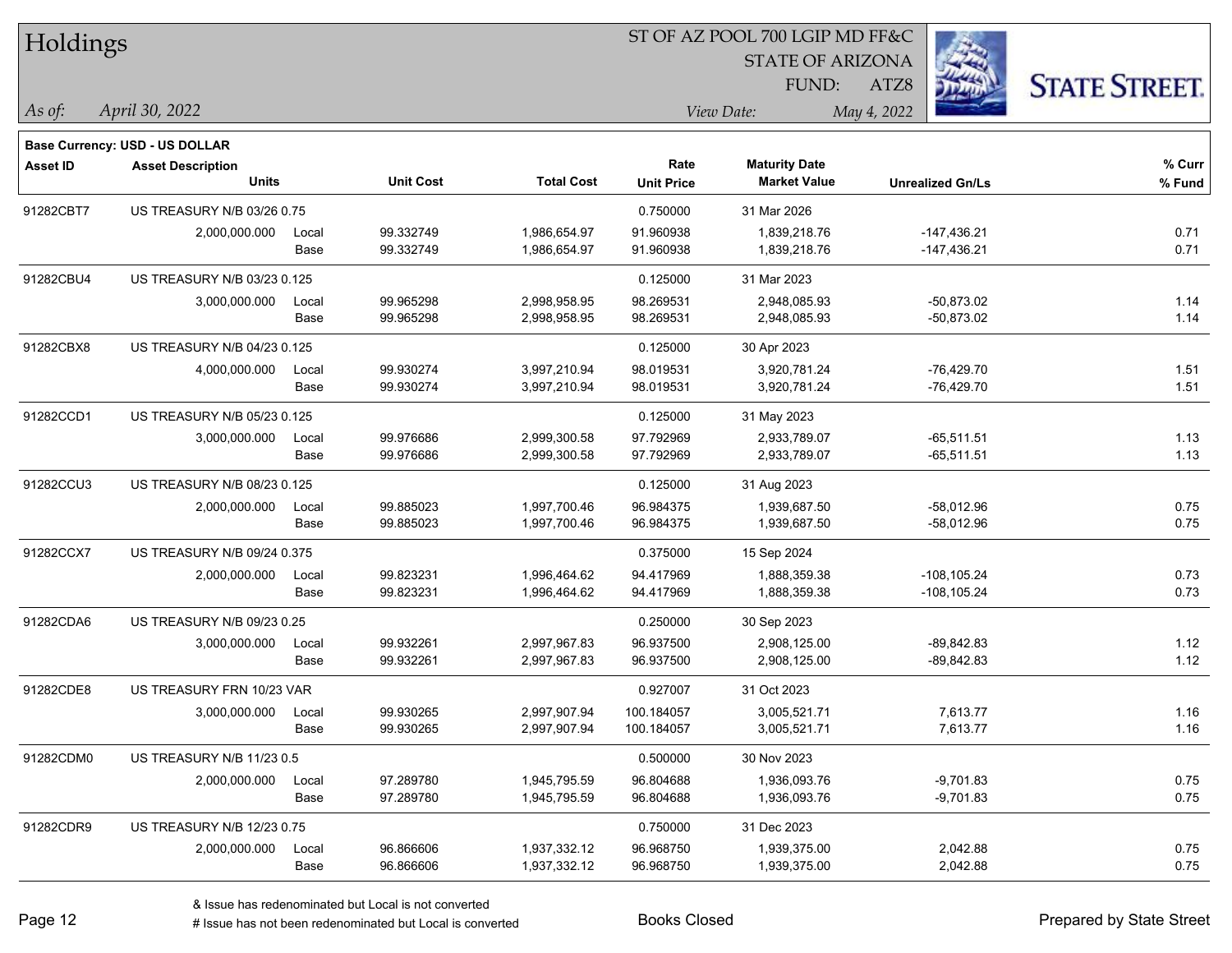| Holdings                  |                                |       |                  |                   | ST OF AZ POOL 700 LGIP MD FF&C |                         |                         |                      |  |
|---------------------------|--------------------------------|-------|------------------|-------------------|--------------------------------|-------------------------|-------------------------|----------------------|--|
|                           |                                |       |                  |                   |                                | <b>STATE OF ARIZONA</b> | -33                     |                      |  |
|                           |                                |       |                  |                   |                                | FUND:                   | ATZ8                    | <b>STATE STREET.</b> |  |
| $\vert$ As of:            | April 30, 2022                 |       |                  |                   |                                | View Date:              | May 4, 2022             |                      |  |
|                           | Base Currency: USD - US DOLLAR |       |                  |                   |                                |                         |                         |                      |  |
| Asset ID                  | <b>Asset Description</b>       |       |                  |                   | Rate                           | <b>Maturity Date</b>    |                         | % Curr               |  |
|                           | <b>Units</b>                   |       | <b>Unit Cost</b> | <b>Total Cost</b> | <b>Unit Price</b>              | <b>Market Value</b>     | <b>Unrealized Gn/Ls</b> | % Fund               |  |
| 91282CEG2                 | US TREASURY N/B 03/24 2.25     |       |                  |                   | 2.250000                       | 31 Mar 2024             |                         |                      |  |
|                           | 2,000,000.000                  | Local | 99.769207        | 1,995,384.13      | 99.191406                      | 1,983,828.12            | $-11,556.01$            | 0.76                 |  |
|                           |                                | Base  | 99.769207        | 1,995,384.13      | 99.191406                      | 1,983,828.12            | $-11,556.01$            | 0.76                 |  |
| <b>US DOLLAR Total</b>    |                                |       |                  |                   |                                |                         |                         |                      |  |
|                           | 230,510,610.400                | Local |                  | 231,227,019.09    |                                | 224,304,700.13          | $-6,922,318.96$         | 86.48                |  |
| Original Face:            | 101,814,553.000                | Base  |                  | 231,227,019.09    |                                | 224,304,700.13          | $-6,922,318.96$         | 86.48                |  |
| <b>FIXED INCOME Total</b> |                                |       |                  |                   |                                |                         |                         |                      |  |
|                           | 230,510,610.400                | Base  |                  | 231,227,019.09    |                                | 224,304,700.13          | $-6,922,318.96$         | 86.48                |  |
| Original Face:            | 101,814,553.000                |       |                  |                   |                                |                         |                         |                      |  |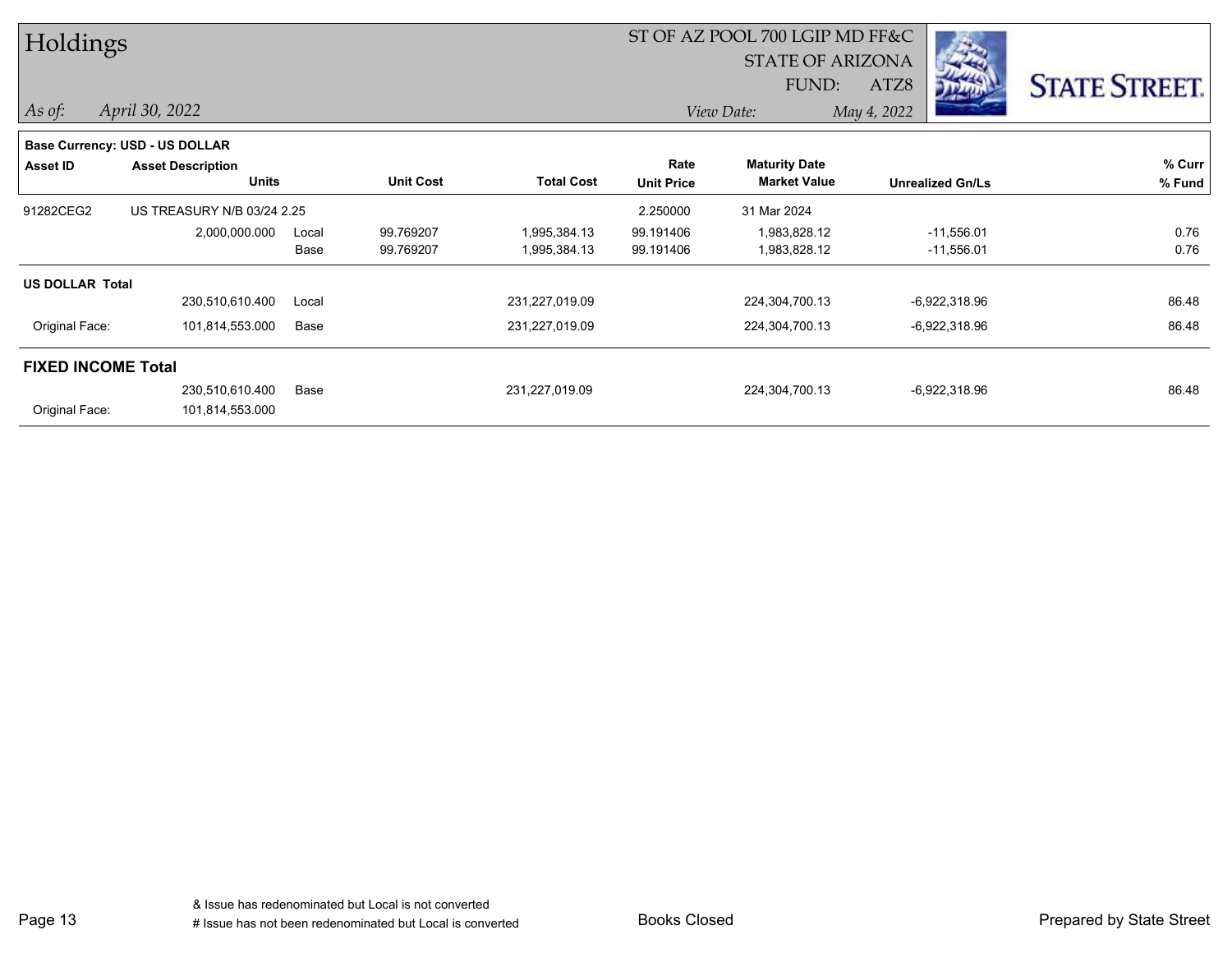| Holdings          |                                                                   |                  |                   |                   | ST OF AZ POOL 700 LGIP MD FF&C<br><b>STATE OF ARIZONA</b> |                         |                      |
|-------------------|-------------------------------------------------------------------|------------------|-------------------|-------------------|-----------------------------------------------------------|-------------------------|----------------------|
| $\vert$ As of:    | April 30, 2022                                                    |                  |                   |                   | FUND:<br>View Date:                                       | ATZ8<br>May 4, 2022     | <b>STATE STREET.</b> |
| <b>Asset ID</b>   | <b>Base Currency: USD - US DOLLAR</b><br><b>Asset Description</b> |                  |                   | Rate              | <b>Maturity Date</b>                                      |                         | % Curr               |
|                   | <b>Units</b>                                                      | <b>Unit Cost</b> | <b>Total Cost</b> | <b>Unit Price</b> | <b>Market Value</b>                                       | <b>Unrealized Gn/Ls</b> | % Fund               |
| <b>FUND Total</b> |                                                                   |                  |                   |                   |                                                           |                         |                      |
|                   | 265,609,714.670                                                   | Base             | 266,324,805.30    |                   | 259,384,424.40                                            | -6.940.380.90           | 100.00               |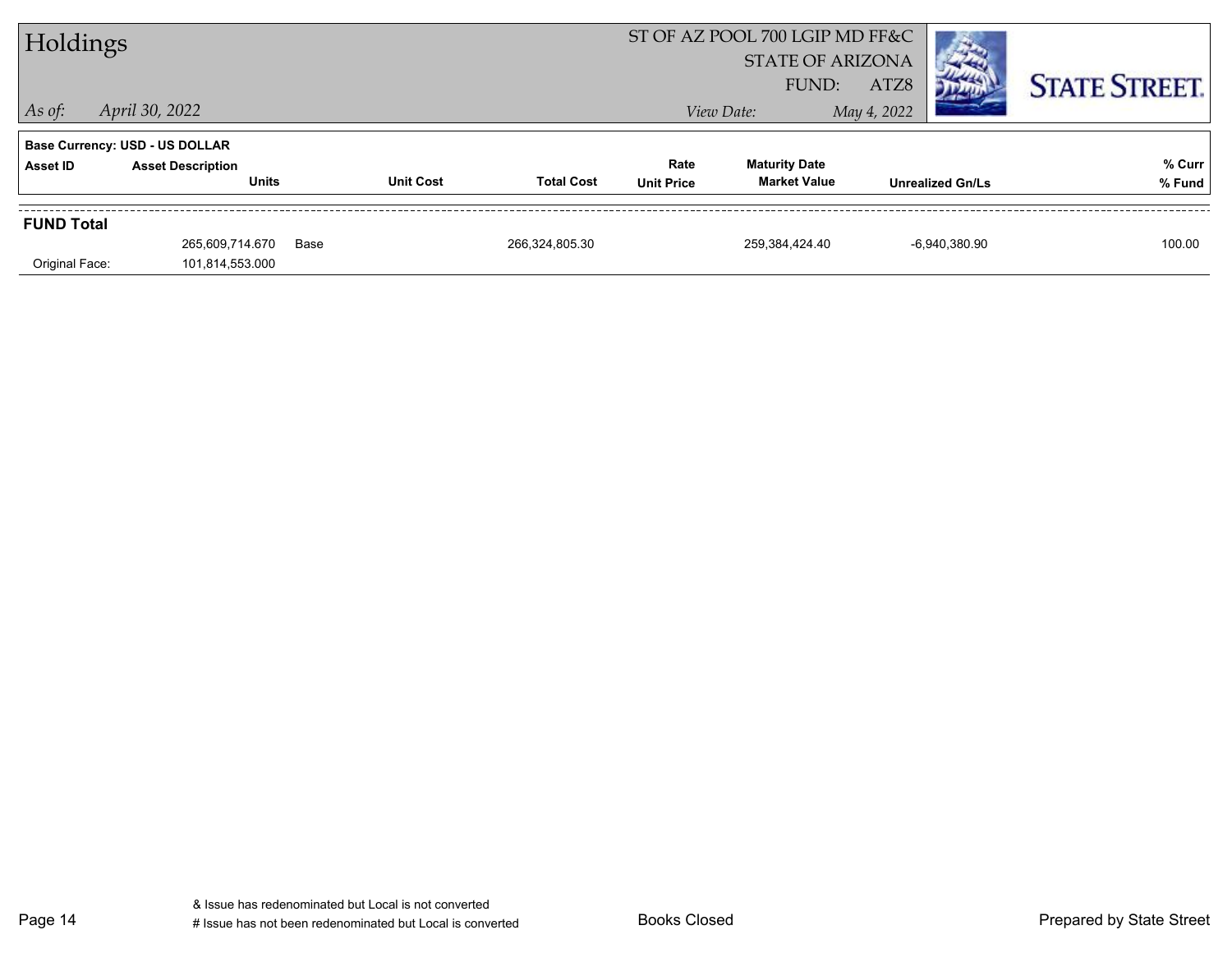# Holdings

Currency Summary

*As of: April 30, 2022*

## ST OF AZ POOL 700 LGIP MD FF&C

STATE OF ARIZONA

FUND:

ATZ8



*View Date:May 4, 2022*

### **Base Currency:USD - US DOLLAR**

|                        |                 |       |                   |                     | % Currency |                         |                          |                           |
|------------------------|-----------------|-------|-------------------|---------------------|------------|-------------------------|--------------------------|---------------------------|
|                        | <b>Units</b>    |       | <b>Total Cost</b> | <b>Market Value</b> | % Fund     | <b>Unreal Sec Gn/Ls</b> | <b>Unreal Curr Gn/Ls</b> | <b>Total Unreal Gn/Ls</b> |
| <b>US DOLLAR</b>       |                 |       |                   |                     |            |                         | Exchange Rate:           | 1.000000                  |
| <b>CASH</b>            |                 |       |                   |                     |            |                         |                          |                           |
|                        | 94,120.560      | Local | 94,120.56         | 94,120.56           | 0.04       | 0.00                    |                          | 0.00                      |
|                        |                 | Base  | 94,120.56         | 94,120.56           | 0.04       | 0.00                    | 0.00                     | 0.00                      |
| <b>CASH EQUIVALENT</b> |                 |       |                   |                     |            |                         |                          |                           |
|                        | 35,004,983.710  | Local | 35,003,665.65     | 34,985,603.71       | 13.49      | $-18,061.94$            |                          | $-18,061.94$              |
|                        |                 | Base  | 35,003,665.65     | 34,985,603.71       | 13.49      | $-18,061.94$            | 0.00                     | $-18,061.94$              |
| <b>FIXED INCOME</b>    |                 |       |                   |                     |            |                         |                          |                           |
|                        | 230,510,610.400 | Local | 231,227,019.09    | 224,304,700.13      | 86.48      | $-6,922,318.96$         |                          | $-6,922,318.96$           |
| Original Face:         | 101,814,553.000 | Base  | 231,227,019.09    | 224,304,700.13      | 86.48      | -6,922,318.96           | 0.00                     | -6,922,318.96             |
| <b>US DOLLAR Total</b> |                 |       |                   |                     |            |                         |                          |                           |
|                        | 265,609,714.670 | Local | 266,324,805.30    | 259,384,424.40      | 100.00     | $-6,940,380.90$         |                          | $-6,940,380.90$           |
| Original Face:         | 101,814,553.000 | Base  | 266,324,805.30    | 259,384,424.40      | 100.00     | $-6,940,380.90$         | 0.00                     | $-6,940,380.90$           |
| <b>FUND Total</b>      |                 |       |                   |                     |            |                         |                          |                           |
|                        | 265,609,714.670 | Base  | 266,324,805.30    | 259,384,424.40      | 100.00     | $-6,940,380.90$         | 0.00                     | $-6,940,380.90$           |
| Original Face:         | 101,814,553.000 |       |                   |                     |            |                         |                          |                           |
|                        |                 |       |                   |                     |            |                         |                          |                           |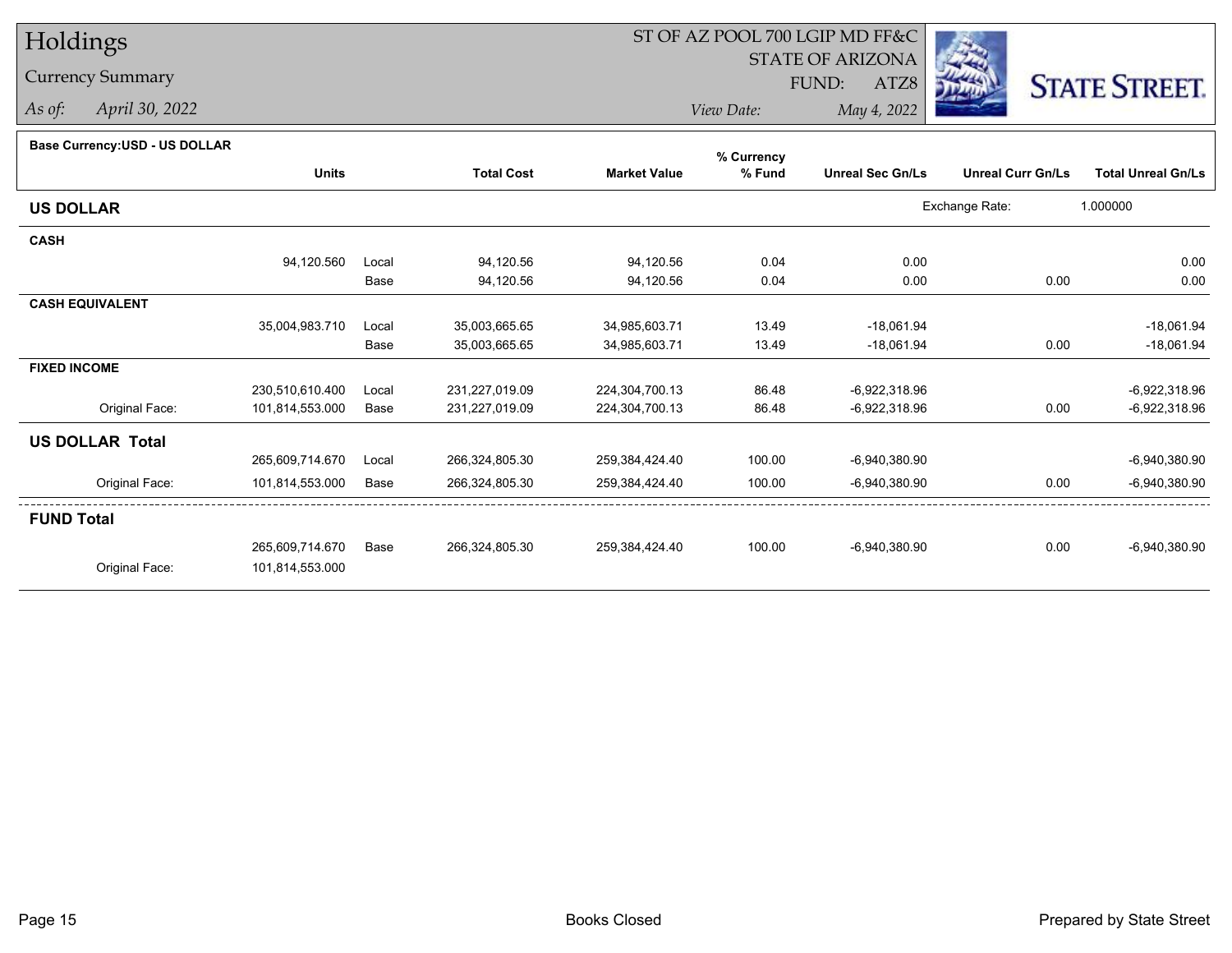| Holdings             |                                       |                   |                     |            | ST OF AZ POOL 700 LGIP MD FF&C           |                          |                           |
|----------------------|---------------------------------------|-------------------|---------------------|------------|------------------------------------------|--------------------------|---------------------------|
| <b>Asset Summary</b> |                                       |                   |                     |            | <b>STATE OF ARIZONA</b><br>FUND:<br>ATZ8 |                          | <b>STATE STREET.</b>      |
| As of:               | April 30, 2022                        |                   |                     | View Date: | May 4, 2022                              |                          |                           |
|                      | <b>Base Currency: USD - US DOLLAR</b> |                   |                     |            |                                          |                          |                           |
|                      | <b>Units</b>                          | <b>Total Cost</b> | <b>Market Value</b> | % Fund     | <b>Unreal Sec Gn/Ls</b>                  | <b>Unreal Curr Gn/Ls</b> | <b>Total Unreal Gn/Ls</b> |
| <b>CASH</b>          |                                       |                   |                     |            |                                          |                          |                           |
| <b>US DOLLAR</b>     |                                       |                   |                     |            |                                          |                          |                           |
|                      | 94,120.560                            | 94,120.56         | 94,120.56           | 0.04       | 0.00                                     | 0.00                     | 0.00                      |
| <b>CASH Total</b>    | 94,120.560                            | 94,120.56         | 94,120.56           | 0.04       | 0.00                                     | 0.00                     | 0.00                      |
|                      |                                       |                   |                     |            |                                          |                          |                           |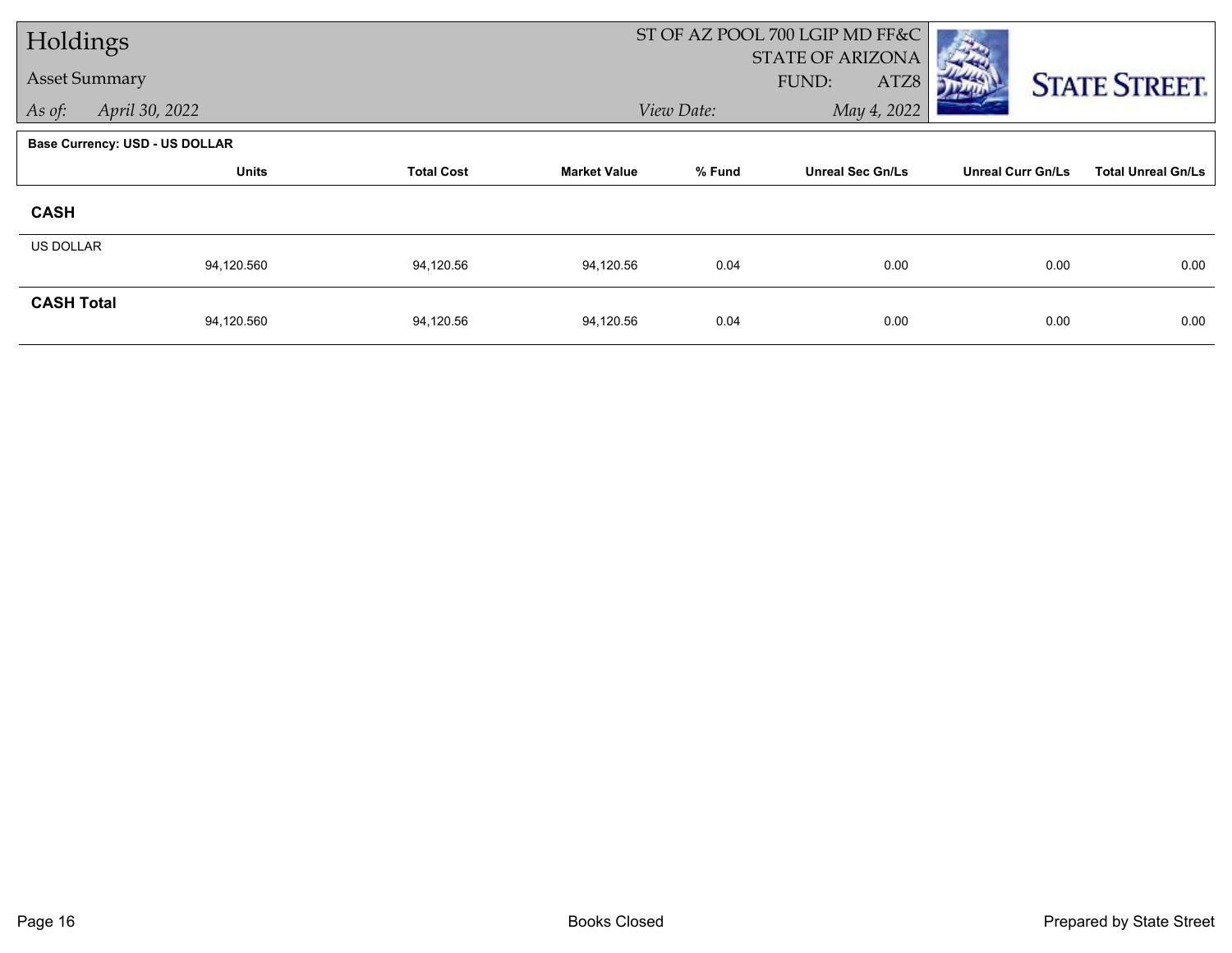| Holdings             |                                |                   |                     |            | ST OF AZ POOL 700 LGIP MD FF&C |                          |                           |
|----------------------|--------------------------------|-------------------|---------------------|------------|--------------------------------|--------------------------|---------------------------|
|                      |                                |                   |                     |            | <b>STATE OF ARIZONA</b>        |                          |                           |
| <b>Asset Summary</b> |                                |                   |                     |            | <b>FUND:</b><br>ATZ8           |                          | <b>STATE STREET.</b>      |
| As of:               | April 30, 2022                 |                   |                     | View Date: | May 4, 2022                    |                          |                           |
|                      | Base Currency: USD - US DOLLAR |                   |                     |            |                                |                          |                           |
|                      | <b>Units</b>                   | <b>Total Cost</b> | <b>Market Value</b> | % Fund     | <b>Unreal Sec Gn/Ls</b>        | <b>Unreal Curr Gn/Ls</b> | <b>Total Unreal Gn/Ls</b> |
|                      | <b>CASH EQUIVALENT</b>         |                   |                     |            |                                |                          |                           |
| US DOLLAR            |                                |                   |                     |            |                                |                          |                           |
|                      | 35,004,983.710                 | 35,003,665.65     | 34,985,603.71       | 13.49      | $-18,061.94$                   | 0.00                     | $-18,061.94$              |
|                      | <b>CASH EQUIVALENT Total</b>   |                   |                     |            |                                |                          |                           |
|                      | 35,004,983.710                 | 35,003,665.65     | 34,985,603.71       | 13.49      | $-18,061.94$                   | 0.00                     | $-18,061.94$              |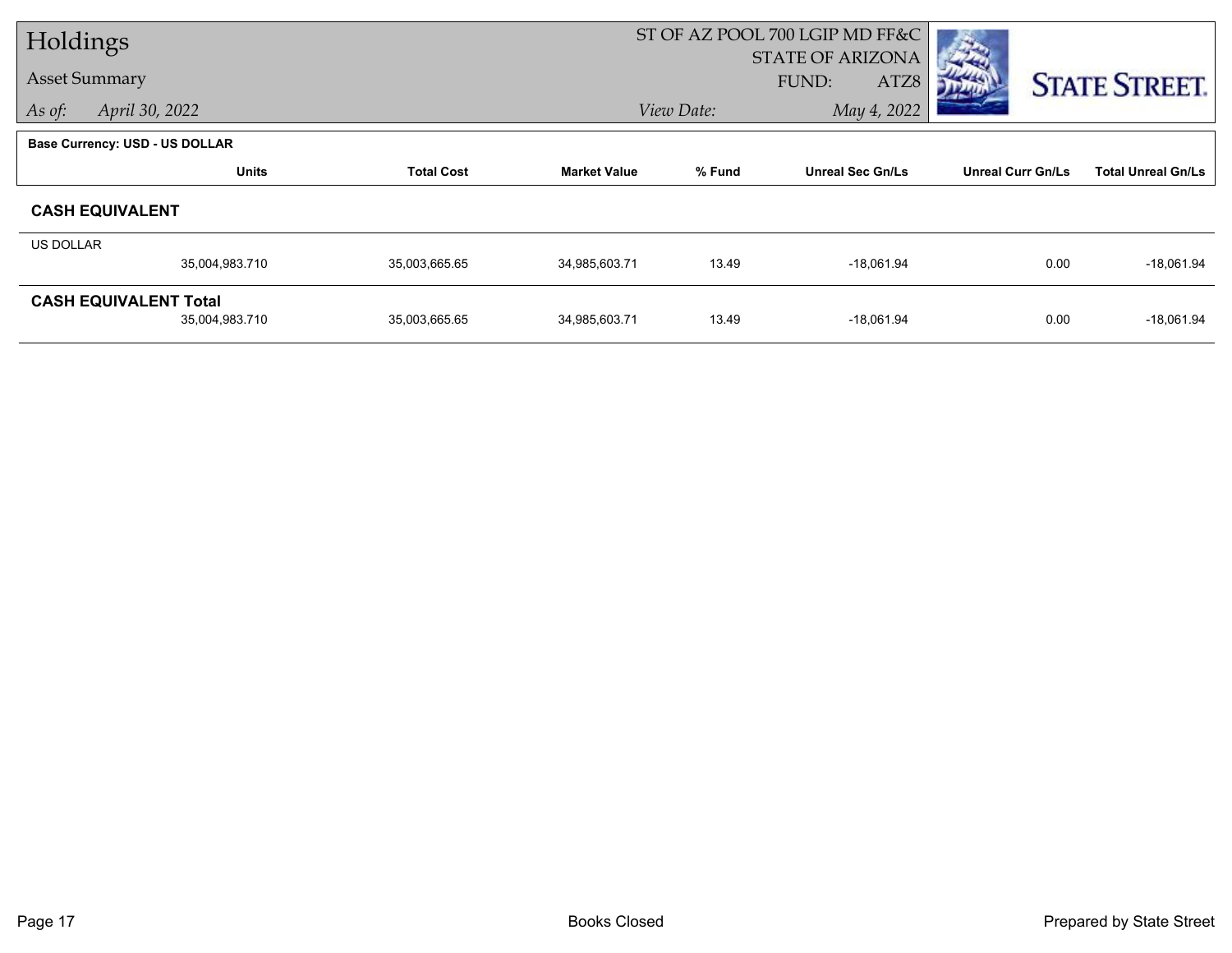| Holdings  |                                       |                   |                     |            | ST OF AZ POOL 700 LGIP MD FF&C           |                          |                           |
|-----------|---------------------------------------|-------------------|---------------------|------------|------------------------------------------|--------------------------|---------------------------|
|           | <b>Asset Summary</b>                  |                   |                     |            | <b>STATE OF ARIZONA</b><br>FUND:<br>ATZ8 |                          |                           |
| As of:    | April 30, 2022                        |                   |                     | View Date: | May 4, 2022                              |                          | <b>STATE STREET.</b>      |
|           |                                       |                   |                     |            |                                          |                          |                           |
|           | <b>Base Currency: USD - US DOLLAR</b> |                   |                     |            |                                          |                          |                           |
|           | <b>Units</b>                          | <b>Total Cost</b> | <b>Market Value</b> | % Fund     | <b>Unreal Sec Gn/Ls</b>                  | <b>Unreal Curr Gn/Ls</b> | <b>Total Unreal Gn/Ls</b> |
|           | <b>FIXED INCOME</b>                   |                   |                     |            |                                          |                          |                           |
| US DOLLAR |                                       |                   |                     |            |                                          |                          |                           |
|           | 230,510,610.400                       | 231,227,019.09    | 224,304,700.13      | 86.48      | -6,922,318.96                            | 0.00                     | $-6,922,318.96$           |
|           | <b>FIXED INCOME Total</b>             |                   |                     |            |                                          |                          |                           |
|           | 230,510,610.400                       | 231,227,019.09    | 224,304,700.13      | 86.48      | -6,922,318.96                            | 0.00                     | $-6,922,318.96$           |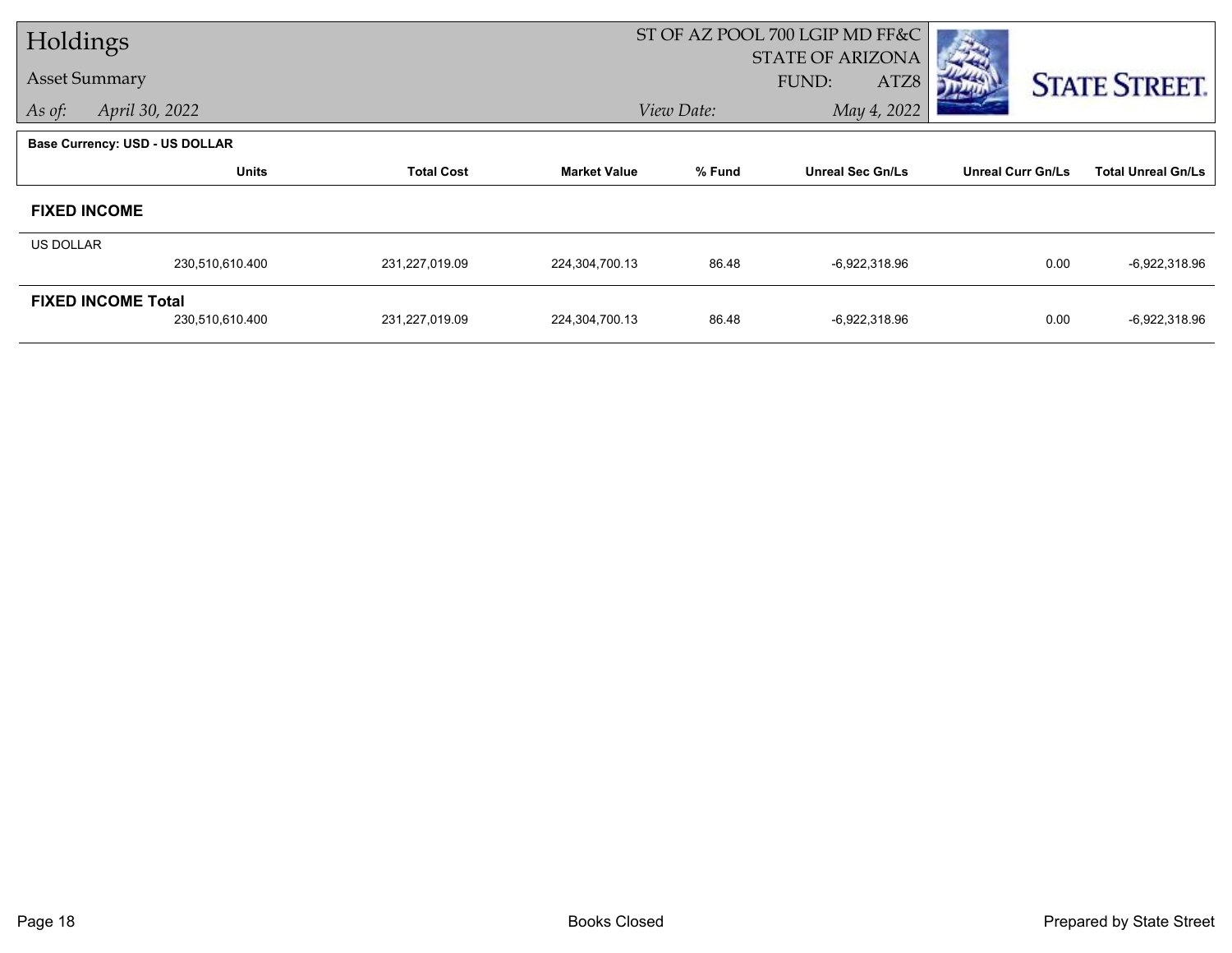| Holdings             |                                       |                   |                     | ST OF AZ POOL 700 LGIP MD FF&C |                         |                   |                           |
|----------------------|---------------------------------------|-------------------|---------------------|--------------------------------|-------------------------|-------------------|---------------------------|
| <b>Asset Summary</b> |                                       |                   |                     |                                | <b>STATE OF ARIZONA</b> |                   |                           |
|                      |                                       |                   |                     |                                | ATZ8<br>FUND:           |                   | <b>STATE STREET.</b>      |
| As of:               | April 30, 2022                        |                   |                     | View Date:                     | May 4, 2022             |                   |                           |
|                      | <b>Base Currency: USD - US DOLLAR</b> |                   |                     |                                |                         |                   |                           |
|                      | <b>Units</b>                          | <b>Total Cost</b> | <b>Market Value</b> | % Fund                         | <b>Unreal Sec Gn/Ls</b> | Unreal Curr Gn/Ls | <b>Total Unreal Gn/Ls</b> |
| <b>FUND Total</b>    |                                       |                   |                     |                                |                         |                   |                           |
|                      | 265.609.714.670                       | 266.324.805.30    | 259.384.424.40      | 100.00                         | $-6.940.380.90$         | 0.00              | $-6,940,380.90$           |